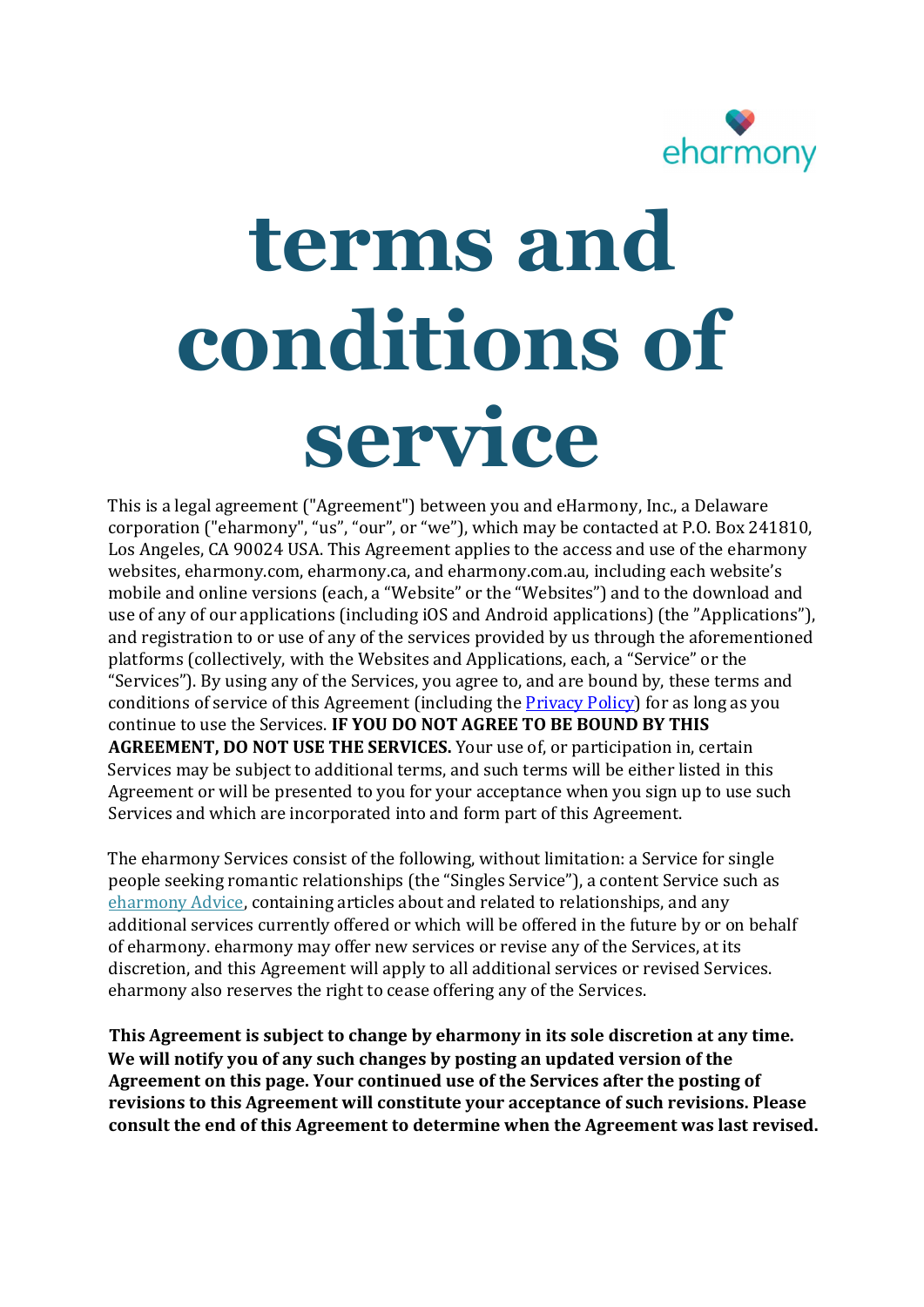

#### 1. Eligibility

- 2. Use of the Services
- 3. Proprietary Rights
- 4. User Information
- 5. Links to Third-Party Websites / Dealings with Advertisers and

#### **Sponsors**

- 6. Disclaimer of Warranties and Conditions
- 7. Limitation of Liability
- 8. Indemnification
- 9. Complaints / Law Enforcement Contact
- 10. Communication and Privacy
- 11. Term and Termination
- 12. Cancellations and Account Holds
- 13. \*\*RENEWALS\*\*
- 14. Governing Law & Venue
- 15. Arbitration Agreement, Class Action Waiver and Jury Trial Waiver
- 16. General Provisions
- 17. Digital Millennium Copyright Act Notice 18. Revision Date

# 1. Eligibility.

- a. Minimum Age. You must be at least 18 years old to register for the Services. By using the Singles Service, you represent and warrant that you are at least 18 years old.
- b. Marital Status. By registering to use or using the Singles Service, you represent and warrant that you are single or (if legally married) separated. If you are married and not separated, you may not register to use or use the Singles Service.
- c. Criminal History. By requesting to use, registering to use, and/or using the Singles Service, you represent and warrant that you have never been convicted of a felony (or other indictable offense) and/or are not required to register as a sex offender with any government entity. EHARMONY DOES NOT CURRENTLY CONDUCT CRIMINAL BACKGROUND SCREENINGS ON ITS MEMBERS. However, to the extent permissible by applicable law, eharmony reserves the right to conduct any criminal background check, at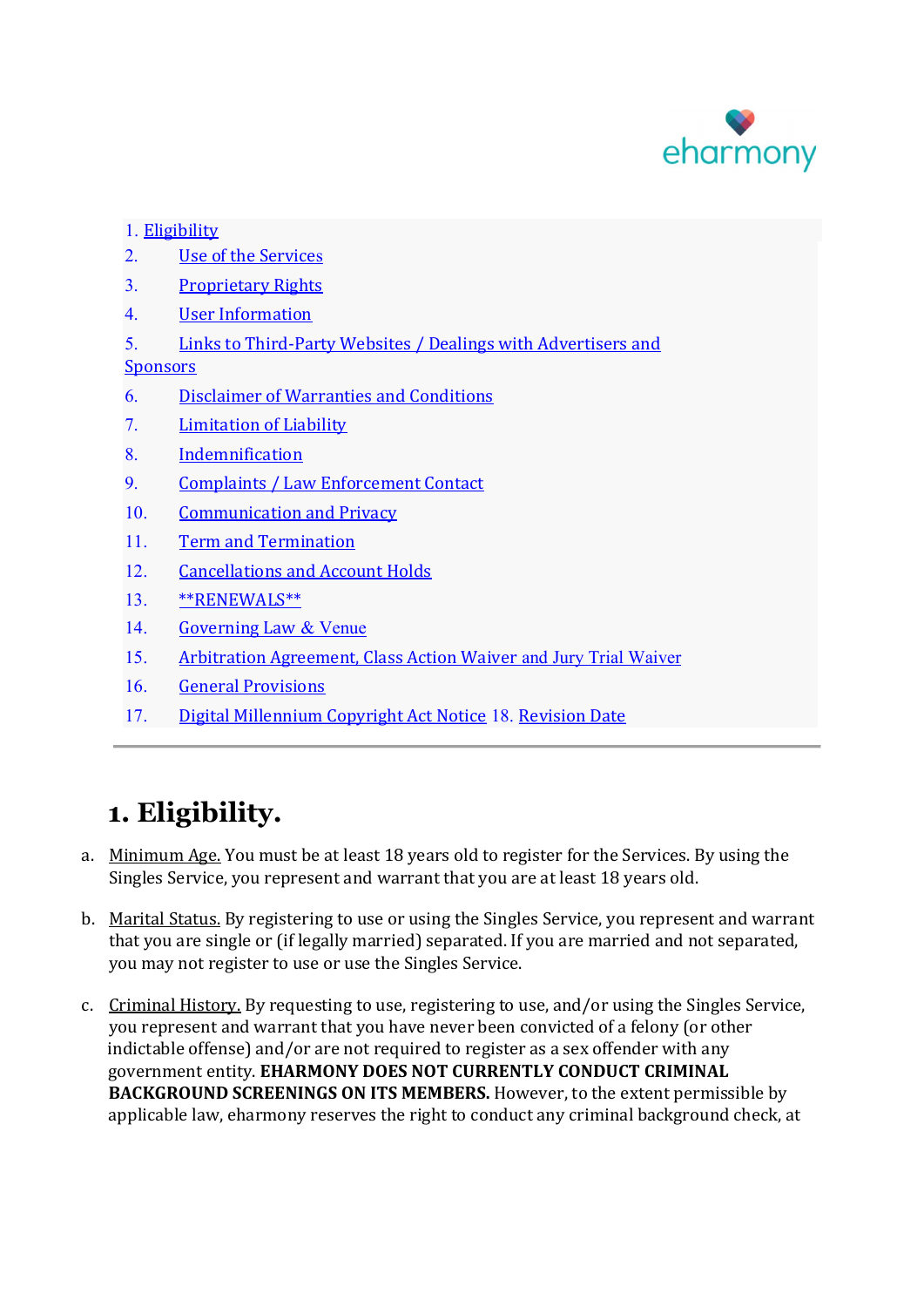

any time and using available public records, to confirm your compliance with this subsection. BY AGREEING TO THESE TERMS AND CONDITIONS, YOU HEREBY AUTHORIZE ANY SUCH CHECK IF IT IS LEGALLY PERMISSIBLE IN YOUR JURISDICTION.

d. Meeting Matching System Criteria. The Singles Service requires your completion of the Compatibility Quiz for eharmony to find highly compatible matches for you. eharmony will not be able to provide matches to users who have not completed the Compatibility Quiz.

### 2. Use of the Services.

As a user of any of the Services (a "Registered User"), you agree to the following:

a. Basic Membership. It is free to register for the Singles Service, which may be used by you at no cost ("Basic Membership"). Once you have registered by providing preliminary information (including email address and password), you will be asked to answer a scientifically- based Compatibility Quiz which has been structured by reference to specific psychological criteria. The results of the Compatibility Quiz as well as comprehensive statistical comparative data are used by eharmony to automatically create your individual personality profile. Your personality profile will then be integrated into the eharmony database. Once in our database, your personality profile is (through an automated process) matched up to the profiles of other eharmony members, which enables eharmony to determine your compatibility with those members. Using this information, eharmony will send you partner recommendations ("matches"), which will appear in your online profile and be sent via email. This information will be provided to you as a condensed profile of the other compatible members, each containing a short description of a match, your compatibility score, along with your match's primary profile photo. Please note that, as a Basic member, you will only be able to view blurred versions of your matches' profile photos. However, you may be able to see an unblurred version of your matches' primary profile photos in some instances, at our discretion. As a Basic member, you will may send an unlimited number of predefined communications (for example, a smile) to your matches subject to the terms of this Agreement; however, you will only have a limited ability to send and read personalized messages. Please note that we may limit the number of predefined communications that you can send if required to protect our members and to secure our Service as further set out in this Agreement. As a Basic member, you will not receive a copy of your personality profile, but you may purchase a PDF copy of the personality profile at the price listed on the Service at the time of purchase.

At our discretion, we may offer Basic members free or chargeable credits that can be redeemed in the form of unlocking individual profiles of recommended partners, a feature that is usually restricted in the Basic Membership. If this feature is made available to you, you will then be able to use the profile unlock function to the extent made available to you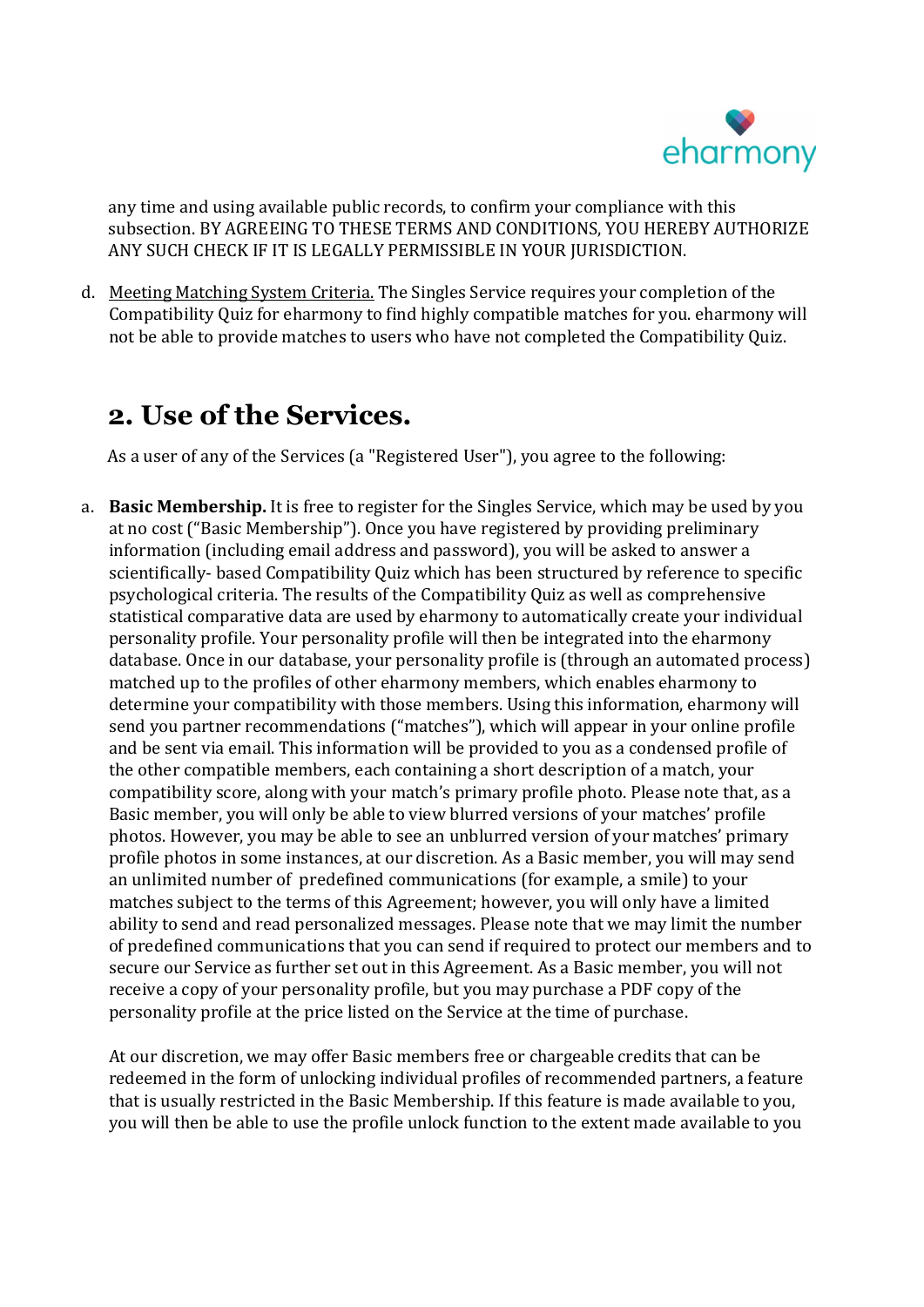

and in accordance with these Terms and Conditions of Service. The unlocked period ends either after six months (or any other time period disclosed at time of offer) or once the unlocked profile is no longer active, whichever is earlier. Credits are linked to and stored in your Basic Membership account. They cannot be transferred to a Premium Membership or other members, nor can they be traded in, exchanged for money, or used to settle outstanding payments. eharmony may reduce the period of validity of free credits at any time at its discretion as permitted by law. eharmony reserves the right to change or impose other terms and conditions on free or chargeable credits.

- b. Premium Membership. The Singles Service includes a membership option that offers features not available under a Basic Membership, for which you will need to purchase a subscription ("Premium Membership"). If you purchase a Premium Membership, you will regularly receive updated matches from eharmony in your online profile and via email. These matches will be updated to include new members who have been added to our database since you became a Premium member. As a Premium member, you will be able to see unblurred match photos (primary and any additional photos), contact and initiate communication with matches (including video chat), conduct searches for matches based on specific criteria and respond to matches' communications without restriction (including video chat). Please note that we may still limit the number of communications that you can send if required to protect our members and to secure our Service as further set out in this Agreement. eharmony will also provide each Premium member his or her personality profiles as a PDF file by email.
- c. Subscription. To become a Premium member, you will be required to pay a subscription fee. All prices listed by us on the Service are offered in the displayed currency and exclude applicable taxes and duties. eharmony currently offers 6, 12, and 24-month Premium Memberships which automatically renew for consecutive12 month terms (or other term lengths, as agreed-upon by you during the purchase process) unless prohibited by applicable law. Cancellation of auto-renewal must be initiated at least 24 hours before the end of your current term. When purchasing a Premium Membership, you will be asked to supply certain payment information, including information regarding your billing account (e.g., via credit card, debit card, or PayPal account number). You agree that all information that you provide to us will be accurate, complete and current. You further agree that our payment processing service provider(s) may store and communicate with your financial institution via a "network token" (a unique personal identifier used only for billing purposes) to facilitate your payments. For more information about tokenization, please see our payment processor's explanation on its website. You agree to pay all valid charges incurred by you or any other user of your account (including all installment payments and/or fees, if applicable), any applicable taxes on your purchase, and/or any additional fees for the use of any payment mechanism or account connected to your eharmony subscription, including any processing charges relating to your subscriptions. If a scheduled payment using the billing account or credit or debit card associated with your subscription is attempted and declined for any reason, our payment processor will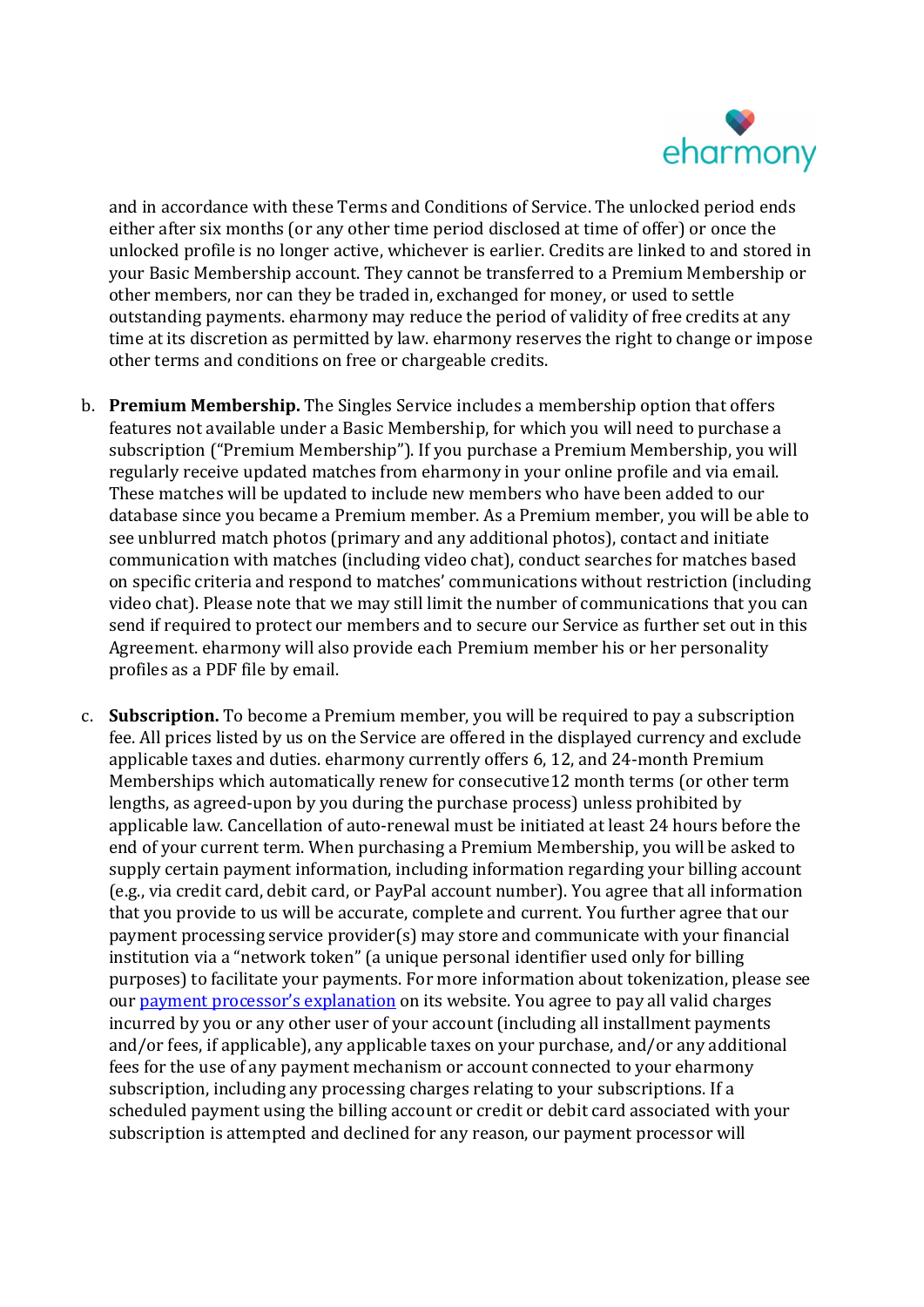

automatically reschedule the payment until the amount due is paid in full. If these attempts fail and/or the issue(s) cannot be resolved by contacting the account and/or card issuer, we will notify you via email using the email address associated with your account, and we may suspend or terminate your subscription until the outstanding payments are successfully processed. However, you acknowledge and agree that we may first attempt to obtain updated billing information, including but not necessarily limited to credit or debit card numbers and/or expiration date information from your card issuer, and that we will update this information in your account and use such information to process future payments. By subscribing, you authorize us and our payment processors to store and/or transfer your payment details and all other relevant information as needed to facilitate the processing of payments. You may select to purchase a plan in one upfront payment or in installments, if applicable. You agree and authorize us to charge you applicable sales or other related taxes and fees to which your subscription may be subject, which is subject to change and may vary by your place of residence at the time of subscription. Installment plans may be subject to additional terms and conditions, which will be consented to at the time of purchase

For subscribers of the Australian Service: All subscription fees and other payments which are directly collected by eharmony for our Australian Service are processed by our Australian subsidiary, eHarmony Australia Pty Ltd (ABN 35 143 539 655).

- d. Access to Services and subscription using Non-eharmony Services. You may download the eharmony mobile Application and purchase a Premium Membership using your Apple ID or Google account (each, a "Non-eharmony Service") and use the Application on your iPhone or Android mobile device. Any subscriptions purchased through a Non-eharmony Service will be charged by the Non-eharmony Service and will be subject to the terms of your selected Premium Membership and the applicable terms of service of the Noneharmony Service. Premium Memberships purchased through the Non-eharmony Services are subject to the payment terms agreed upon by you upon subscription. To cancel autorenewal or terminate a Premium Membership purchased through a Non-eharmony Service, you must access your Non-eharmony Service account and follow the prompts and instructions for cancellation on the applicable service or contact the applicable service directly. If you are eligible for a refund for a payment processed by a Non-eharmony Service, such refund will be processed by the Non-eharmony Service (e.g., Apple or Google). Additional information on cancellation is provided in Section 12 of this Agreement.
- e. Exclusive Use. Your account is for your personal, non-commercial use only. You may not authorize others to use your account, and you may not assign or otherwise transfer your account to any other person or entity, except if previously agreed to by us. You acknowledge that eharmony is not responsible for third-party access to your account that results from theft or misappropriation of your usernames and passwords.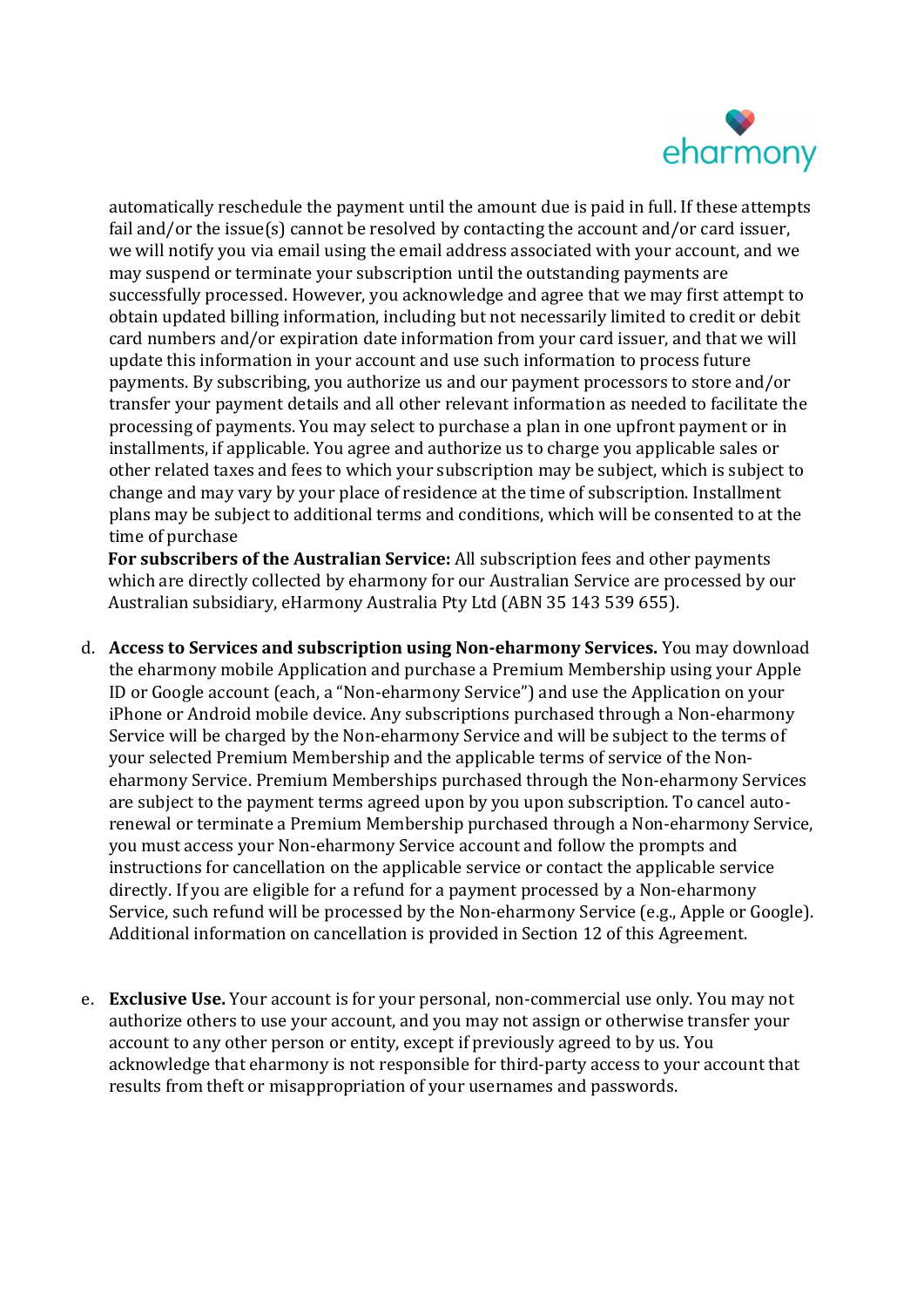

- f. Geographic Limitations. The Services are intended for use in the United States, Australia, and Canada. However, please note that eharmony also provides the ability to register for the Services in certain other countries, and you may search for and receive matches from members located in such countries. eharmony reserves the right to not provide or stop providing the Services in any jurisdiction at any time in its sole discretion. You will only use the Services in a manner consistent with this Agreement and any and all applicable local, state, national and international laws and regulations, including, but not limited to, United States export control laws. By using the Services, you represent that you have not been designated by the United States government as a "Specially Designated National" or other person to whom the provisions of the Services are prohibited, and that you are not located in a country that is subject to embargo by the United States government. Registration for, and use of, the Services is void where prohibited by any such laws or regulations. You are responsible for determining whether the use of the Services is legal in your jurisdiction.
- g. Information Submitted. To the extent permitted by law, you are solely responsible for, and assume all liability regarding, (i) the information and content you contribute to the Services; (ii) the information and content you post, transmit, publish, or otherwise make available (hereinafter "post") through the Services; and (iii) your interactions with other Registered Users through the Services. You warrant and represent that all information provided to eharmony through our Services or otherwise will be truthful, accurate, and complete, and will be submitted only for lawful purposes. Details of how eharmony may use information you provide or post which is personal to you are set out in our **Privacy** Policy.<br>h. **Risk Assumption and Precautions.** You assume all risk when using the Services, including
- but not limited to all of the risks associated with any online or offline interactions with others, including dating. You agree to take all necessary precautions when meeting individuals through the Singles Service. In addition, you agree to review and follow the recommendations set forth in eharmony's Safety Tips, which is available at the bottom of all pages of the Singles Service.
- i. No Guarantees. eharmony may not be able to provide matches for everyone seeking to use its Services. Further, eharmony makes no guarantees as to the number or frequency of matches through the Singles Service, or to such matches' ability, desire or criteria to communicate with any user. You understand that eharmony makes no guarantees, either express or implied, regarding your ultimate compatibility with individuals you meet through the Singles Service or as to the conduct of such individuals.
- j. Reporting of Violations. You will promptly report to eharmony any violation of the Agreement by others, including but not limited to, Registered Users.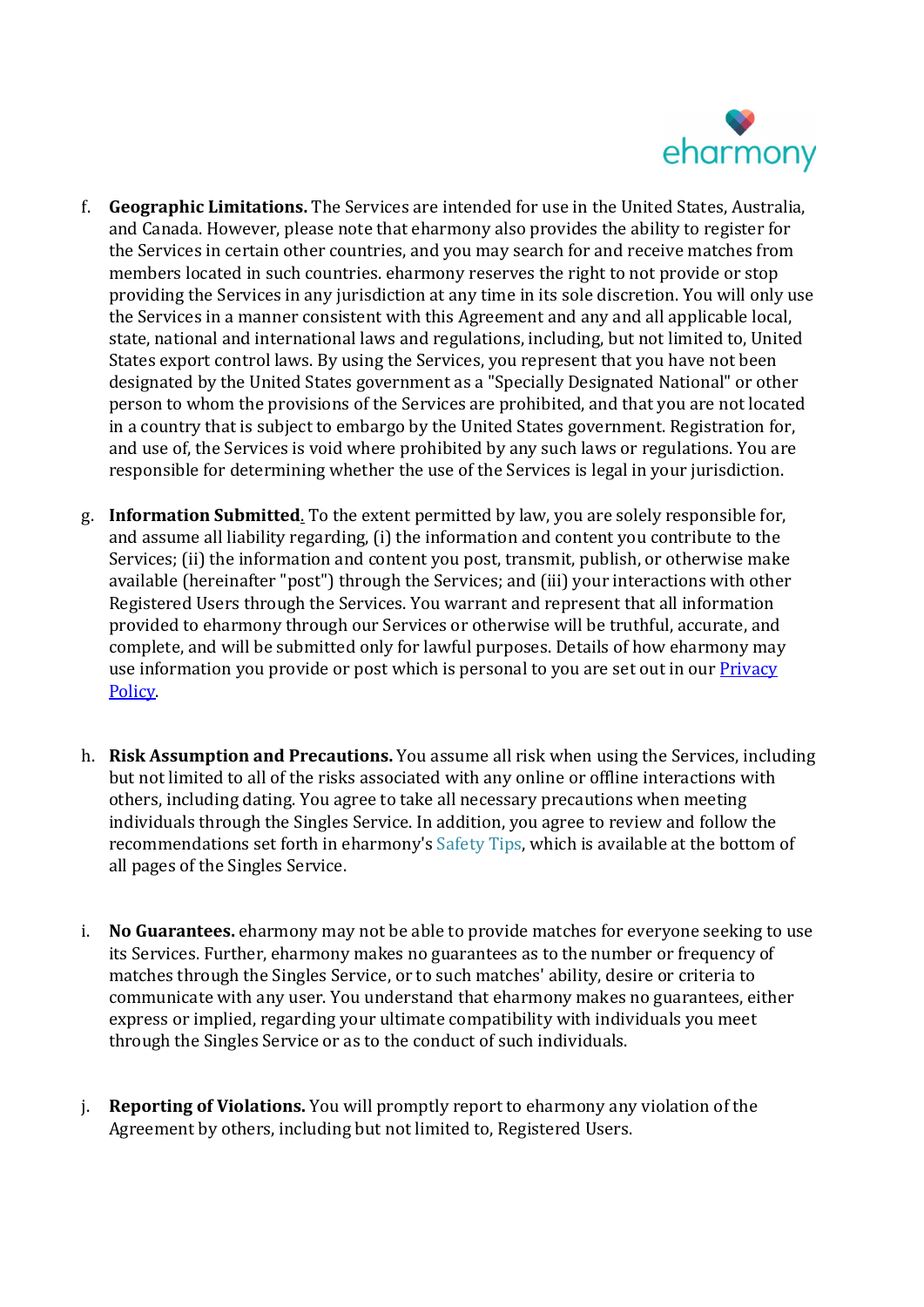

- k. Content Removal. eharmony reserves the right, but has no obligation, to monitor the information or material you submit to the Services or post in the public areas of the Services. eharmony will have the right to remove any such information or material that in its sole opinion violates, or may violate, any applicable law or either the letter or spirit of this Agreement or upon the reasonable request of any third-party. eharmony further reserves the right to remove matches previously delivered to you, in its reasonable discretion, in order to assure that you have a quality experience on the Services.
- l. Posting and Communication Restrictions. You will not post, transmit to other users, communicate any content (or links thereto), or otherwise engage in any activity on or through the Services, that:
	- i. promotes racism, bigotry, hatred or physical harm of any kind against any group or individual;
	- ii. is intended to or tends to abuse, harass, threaten or intimidate any other users of the Services;
	- iii. is defamatory, intentionally inaccurate, abusive, obscene, profane, offensive, sexually charged, obscene or otherwise objectionable or unlawful;
	- iv. infringes the intellectual property right of eharmony or any third-party including copyright in and to content (e.g., music, movies, videos, photographs, images, software, literary works, etc.);
	- v. contains video, audio photographs, or images of another person;
	- vi. promotes or enables illegal or unlawful activities, such as instructions on how to make or buy illegal weapons or drugs, violate someone's privacy, harm or harass another person, steal someone else's identity, create or disseminate computer viruses, or circumvent copy-protect devices;
	- vii. is false or misrepresentative or otherwise intended to defraud, swindle or deceive other users of the Services;
	- viii. contains viruses, ransomware, time bombs, trojan horses, cancelbots, worms or other harmful, or disruptive codes, components or devices;
	- ix. promotes or solicits involvement in or support of a political platform, religion, cult, or sect;
	- x. disseminates another person's personal information without his or her permission, or collects or solicits another person's personal information for commercial or unlawful purposes;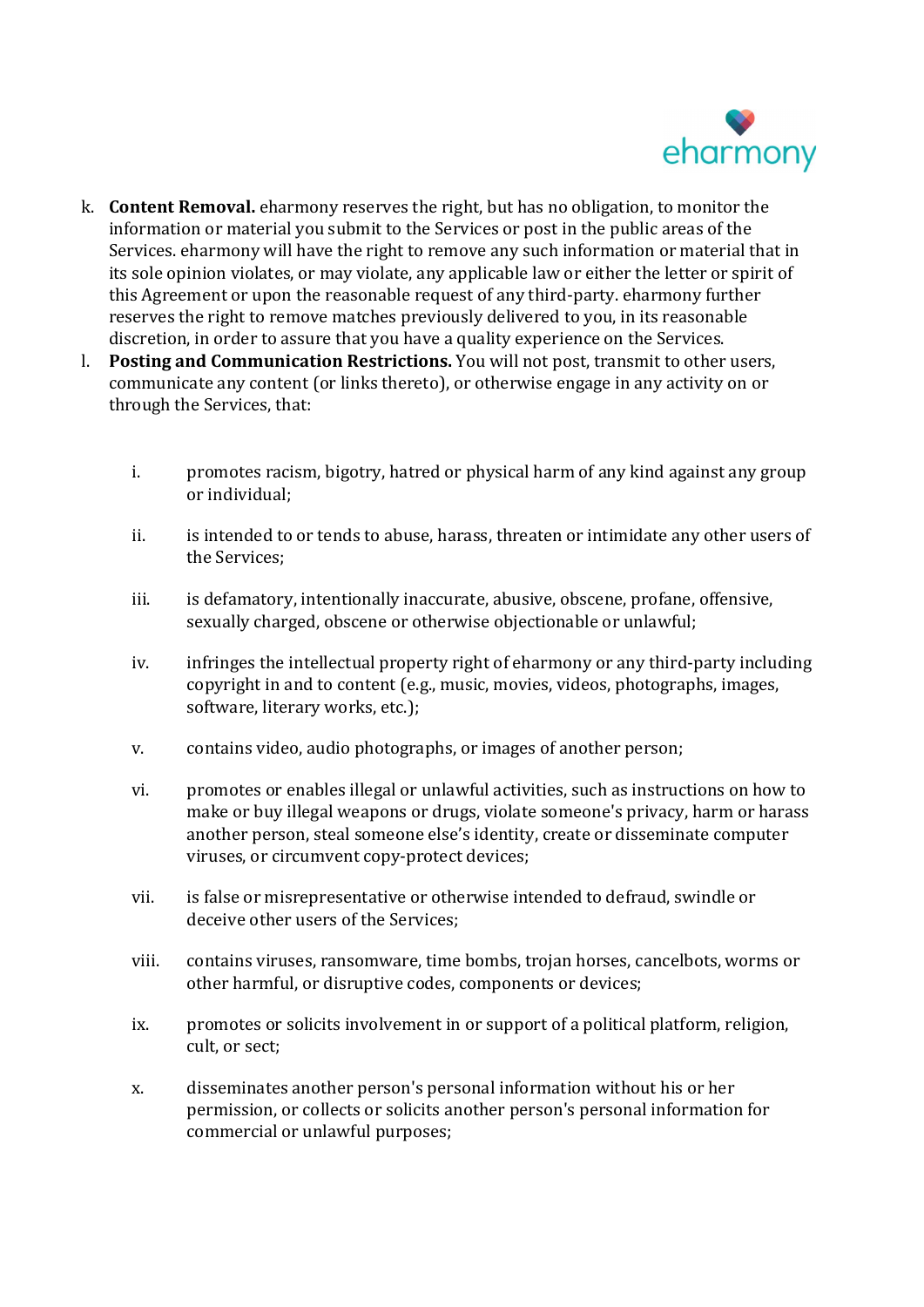

- xi. is off-topic, meaningless, or otherwise intended to annoy or interfere with others' enjoyment of the Services;
- xii. impersonates, or otherwise misrepresents affiliation, connection or association with, any person or entity;
- xiii. solicits gambling or engages in any gambling or similar activity;
- xiv. uses scripts, bots or other automated technology to access the Services;
- xv. uses the Services for chain letter, junk mail or spam e-mails;
- xvi. collects or solicits personal information about anyone under 18; or
- xvii. is in any way used for or in connection with spamming, spimming, phishing, trolling, or similar activities.
- m. No False Information. You will not provide inaccurate, misleading or false information to eharmony or to any other user. If information provided to eharmony or another user subsequently becomes inaccurate, misleading or false, you will promptly notify eharmony of such change.
- n. No Advertising or Commercial Solicitation. You will not advertise or solicit any user to buy or sell any products or services on or through the Services. You may not transmit any chain letters, junk or spam e-mail to other users or other unsolicited commercial messages. Further, you will not use any information obtained from the Services in order to contact, advertise to, solicit, or sell to any user without their prior explicit consent. If you breach the terms of this subsection and send or post unsolicited bulk email, "spam" or other unsolicited communications of any kind through the Services, you acknowledge that you will have caused substantial harm to eharmony. To the extent permissible under applicable law, as a reasonable estimation of such harm, you agree to pay eharmony \$50 USD for each such unsolicited communication you send through the Services.
- o. Unique and Bona Fide Profile. As a Registered User of the Singles Service, you will create only one unique profile. In addition, your use of the Singles Service must be for bona fide relationship-seeking purposes in order to maintain the integrity of the Singles Service (for example, you may not become a Registered User solely to compile a report of compatible singles in your area, or to write a school research paper). Not all registered users are available for matching. From time to time, eharmony may create test profiles in order to monitor the operation of the Services.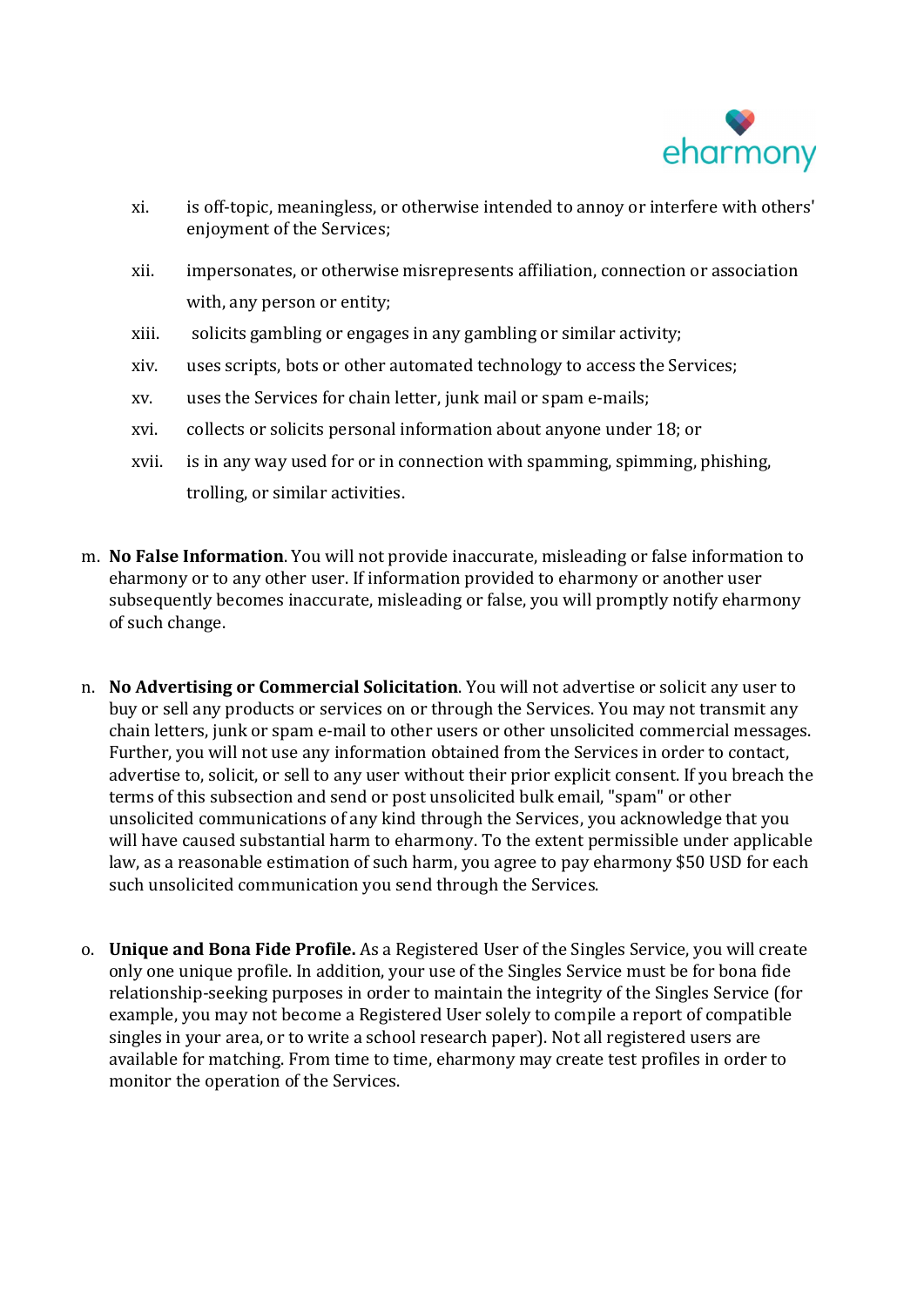

- p. No Harassment of eharmony Employees or Agents. You will not harass, annoy, intimidate or threaten any eharmony employees or agents engaged in providing any portion of the Services to you.
- q. Social Media. We may provide you the option to connect your eharmony account to your account on some social networking websites (such as via Continue with Facebook) for the purpose of logging in, uploading information or enabling certain features on the Service. When enabling this feature, we will disclose to you the information we collect from the connected social networking website, and will use such information in compliance with our Privacy Policy. By connecting your eharmony account to your account on any social networking website, you hereby consent to the continuous release of information about you to eharmony. We will not send any of your eharmony account information to the connected social networking website without first disclosing that to you. Each social network may further allow you to set privacy controls around your information on their system, and eharmony's collection of information will always follow such controls and permissions. This feature is subject to continuous change and improvement by us and each social networking website involved, and therefore the available features and shared information are subject to change in accordance with the terms of this Agreement, and the terms of use of the relevant social networking site.
- r. Reverse Engineering and Non-Interference. In addition to any eharmony information or documents containing information that constitute a "trade secret" as that term is defined in the Uniform Trade Secrets Act as of September 16, 2015, the following will be deemed trade secrets of eharmony and you will treat the following as our trade secrets to the extent they have not been made public by us: (i) all source code, data and configuration files within or comprising our Services or used to receive content from, or deliver content to the Services, and all documentation relating thereto; (ii) all financial information relating to eharmony or its affiliates; and (iii) all Service plans of eharmony or its affiliates. By consenting to the terms of this Agreement, you acknowledge and agree that such information has independent economic value due to it not being generally known or available to others, and that eharmony takes reasonable measures to protect the confidentiality and secrecy of such information. You agree not to, and warrant and represent that you will **not**, engage in any activity, assist any third-party in engaging in any activity, or attempt in any way, or assist any third-party in attempting in any way, to: (v) discover or use any trade secrets of eharmony without eharmony's prior written consent; (vi) reverse engineer or otherwise discover any source code utilized by our Services or any client or other software provided by us; or (vii) breach, discover, circumvent, disable or otherwise compromise any security, encryption, password protection, or other feature or mechanism used by us or our Services to protect the Services or any data, hardware, software or server used in connection with it.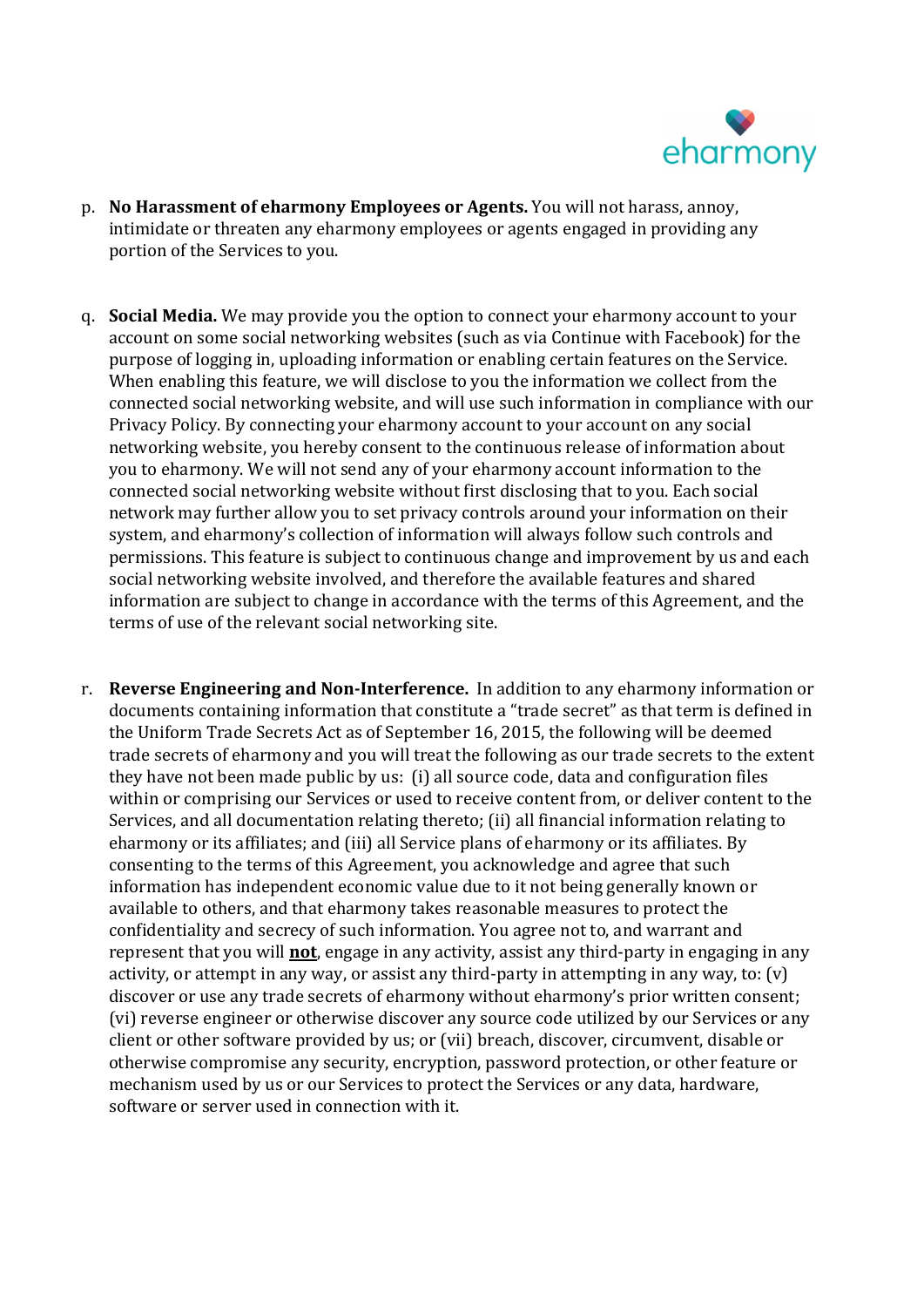

s. Linking, crawling and framing. You agree not to, and warrant and represent that you will not assist any third-party in engaging in any activity or attempting in any way, to reproduce, in whole or in part, any content provided by the Services through any method (including without limitation, through copying, caching or framing), unless such access is expressly permitted in a written agreement executed by eharmony.

# 3. Proprietary Rights.

- a. Ownership of Proprietary Information. You hereby acknowledge and agree that eharmony is the owner or licensee of highly valuable proprietary information accessible on or through the Services, including without limitation, the compatibility matching system, compatibility profiles, and our compatibility quiz (collectively, "Confidential Information"). eharmony owns and hereby retains all proprietary rights in the Services, including but not limited to, all Confidential Information.
- b. No Use of Confidential Information. You will not post, copy, modify, transmit, disclose, show in public, create any derivative works from, distribute, make commercial use of, or reproduce in any way any (i) Confidential Information or (ii) other copyrighted material, trademarks, or other proprietary information accessible via the Services, without first obtaining the prior written consent of the owner of such proprietary rights.
- c. Other Users' Information. Other Registered Users may post information, which has copyright protection whether or not it is identified as copyrighted. You agree that you will not copy, modify, publish, transmit, distribute, perform, display, commercially use, or sell any eharmony or third-party proprietary information available via the Services.
- d. License to Posted or Accessed Content. By posting information or content to any profile pages or public area of the Services, or making it accessible to us by linking your eharmony account to any of your social network accounts (e.g. via Continue with Facebook) subject to applicable privacy laws as they relate to any personal information contained therein, you automatically grant, and you represent and warrant that you have the right to grant, to eharmony and its users, an irrevocable, perpetual, non-exclusive, fully-paid, worldwide license to use, reproduce, perform, publicly display, modify and distribute such information and content, and to prepare derivative works of, or incorporate into other works, such information and content, and to grant and authorize sub-licenses of the foregoing. From time to time, we may create, test or implement new features or programs on the Services in which you may voluntarily choose to participate or may be a part of a test group with special access, in accordance with the additional terms and conditions of such features or programs. By your participation in such features or programs, you grant us the rights and waive certain other rights stated in this subsection in connection with the additional terms and conditions (if any) of such features or programs.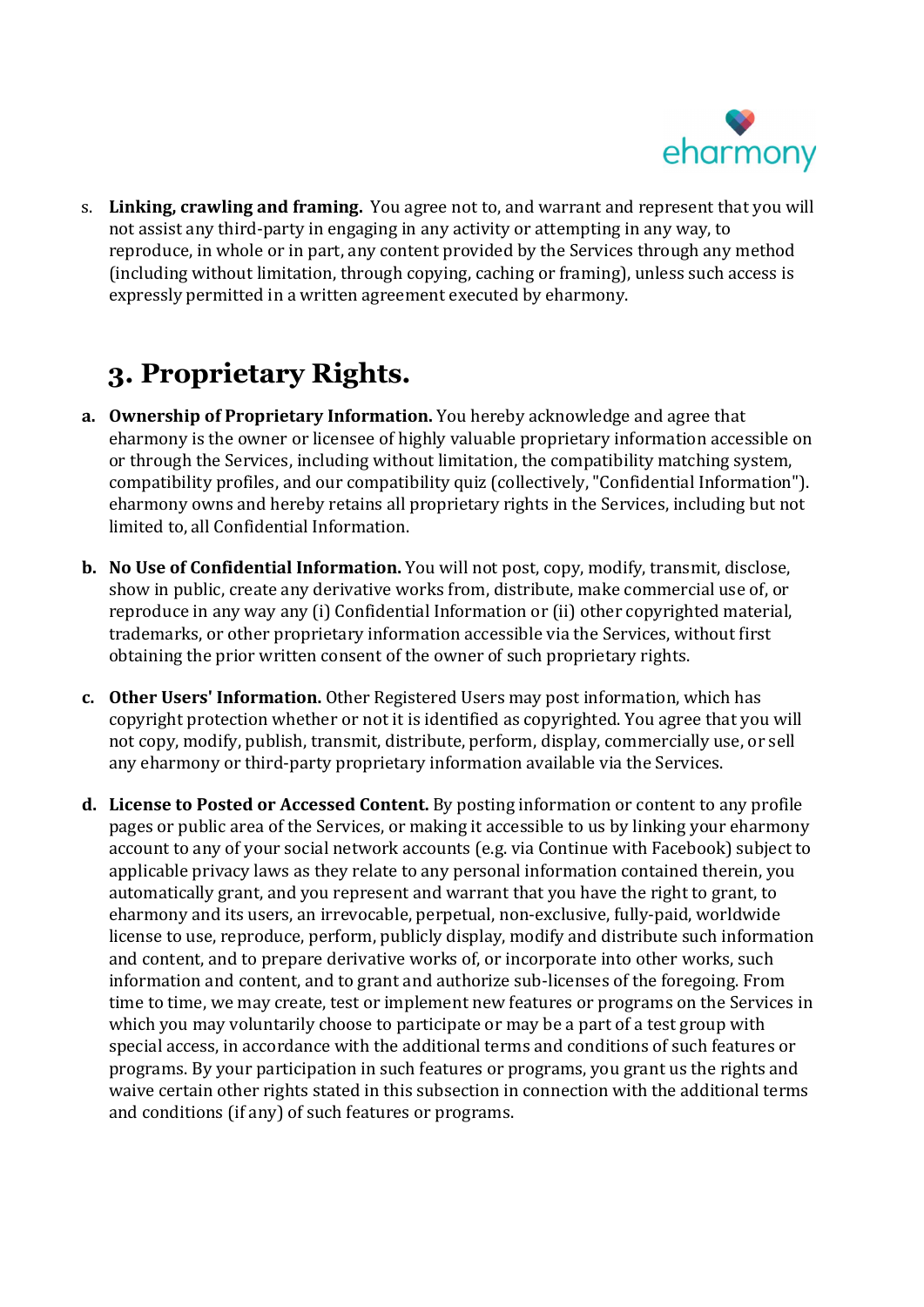

# 4. User Information.

- a. Privacy Statement. We will only use your information in accordance with these Terms and Conditions of Service and our Privacy Policy. You acknowledge that eharmony may transfer your personal information to eharmony's and its affiliated companies' offices overseas, including but not limited to Germany, and may share your personal information with third parties employed to provide some or all of the Services. By registering to use the Services, you consent to this transfer of your personal information. For information about the collection, use and possible disclosure of information and material provided by you, please click on eharmony's Privacy Policy located on the Services. By using the Services, you are consenting to the terms of eharmony's Privacy Policy.
- b. No Contact Information. You agree that you will not post any full name, phone number, address, email addresses, personal website address or third-party profile page, or other contact information in the profile section of the Singles Service that will be made available to other Registered Members. You may, at your discretion, exchange such information when you reach the direct communication phase with your matches.
- c. Disclosure By Law. You acknowledge and agree that eharmony may disclose information you provide in accordance with our Privacy Policy, including, if required to do so by law, at the request of certain third parties, or if we, in our sole discretion, believe that disclosure is reasonable to (1) comply with the law, requests or orders from law enforcement, or any legal process (whether or not such disclosure is required by applicable law); (2) protect or defend eharmony's, or a third-party's, rights or property; or (3) protect someone's health or safety, such as when harm or violence against any person (including the user) is threatened.
- d. Disclosure to Protect Abuse Victims. Notwithstanding any other provision of this Agreement or the **Privacy Policy**, eharmony reserves the right, but has no obligation, to disclose any information that you submit to the Services, if in its sole opinion, eharmony suspects or has reason to suspect, that the information involves a party who may be the victim of abuse in any form. Abuse may include, without limitation, elder abuse, child abuse, spousal abuse, neglect, or domestic violence. Information, including personal information, may be disclosed to authorities that eharmony, in its sole discretion, deems appropriate to handle such disclosure, provided that such disclosure is pursuant to applicable law. Appropriate authorities may include, without limitation, law enforcement agencies, child protection agencies, or court officials. You hereby acknowledge and agree that eharmony is permitted to make such disclosure.
- e. Use of Anonymous Information for Research. As set forth in our Privacy Policy, by using the Services, you agree to allow eharmony to anonymously use the information from you and your experiences through the Services to continue eharmony's research into successful relationships and to improve the Services. This research, conducted by psychologists and behavior research scientists, may be published in academic journals. However, your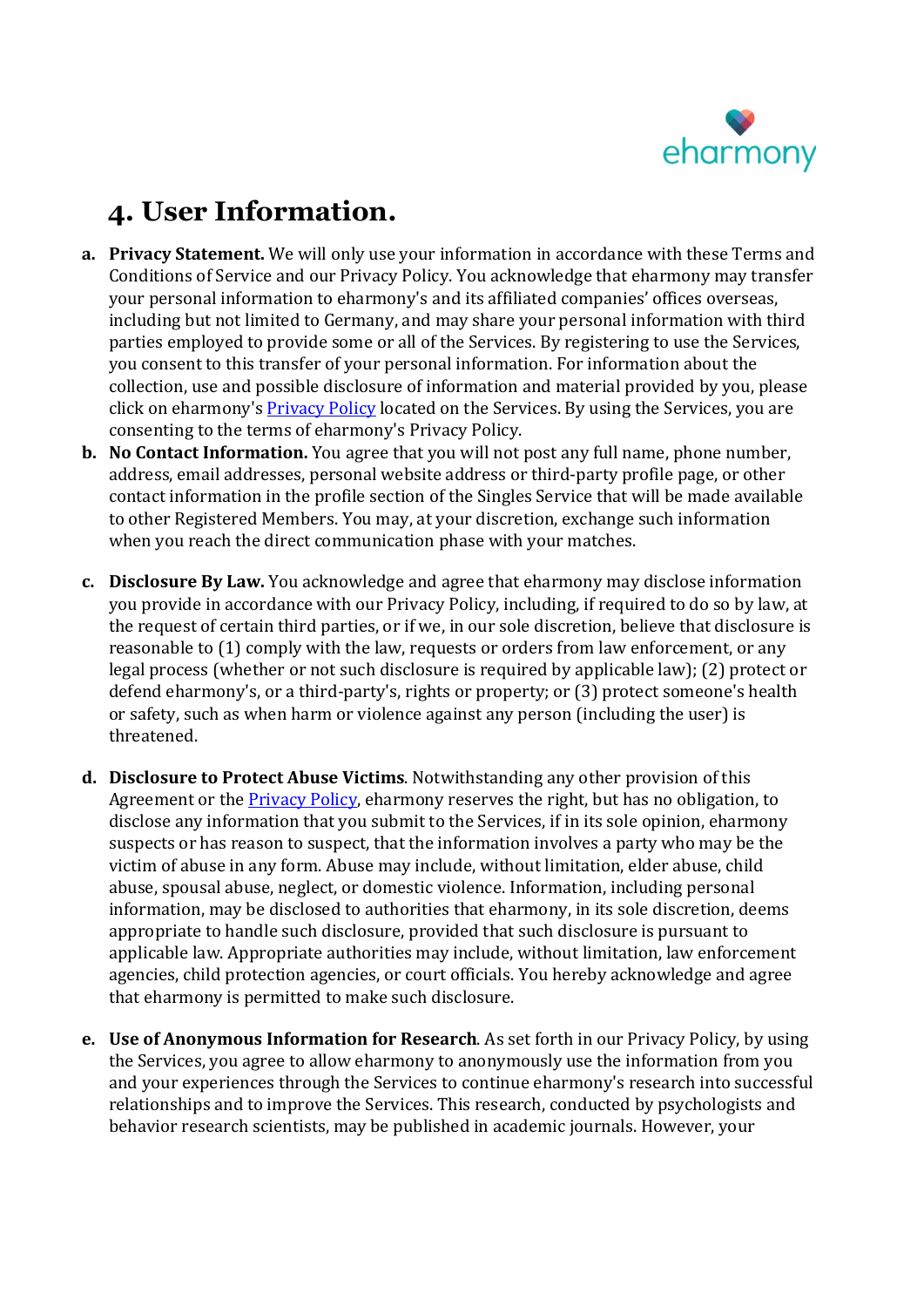

responses will be anonymous, and we will not publish research containing your personal identifying information.

## 5. Links to Third-Party Websites / Dealings with Advertisers and Sponsors.

The Services do not currently advertise any third-party goods or services and do not contain links to third-party websites. However, eharmony reserves its rights to advertise on the Services and include third-party website links on the Services, including without limitation, advertisers, which are not under the control of eharmony, and eharmony is not responsible for the content of any linked website or any link contained in a linked website, or any changes or updates to such websites. eharmony provides these links to you only as a convenience, and the inclusion of any link does not imply that eharmony endorses or accepts any responsibility for the content on such third-party website. Your correspondence or business dealings with, or participation in promotions of, advertisers or sweepstakes or other promotion sponsors found on or through the Services (including payment and delivery of related goods or services, any personal information or opt-in contact information voluntarily given to advertisers and sweepstake sponsors, and any other terms, conditions, warranties or representations associated with such dealings) are solely between you and such advertiser or sweepstakes or promotion sponsor. You agree that eharmony will not be responsible or liable for any loss or damage of any sort incurred as the result of any such dealings, including the sharing of the information you supply to eharmony with advertisers or sweepstakes or promotion sponsors, or as the result of the presence of such advertisers on the Services. Please visit our **Privacy Policy** to learn more about our personal information handling practices.

### 6. Disclaimer of Warranties and Conditions.

a. No Warranties or Conditions. THIS SECTION WILL APPLY TO THE MAXIMUM EXTENT PERMITTED BY APPLICABLE LAW AND SUBJECT ALWAYS TO CLAUSE 7 (LIMITATION OF LIABILITY) BELOW. EHARMONY PROVIDES THE SERVICES ON AN "AS IS" AND "AS AVAILABLE" BASIS AND MAKES NO AND DISCLAIMS ALL REPRESENTATIONS, WARRANTIES AND CONDITIONS OF ANY KIND, WHETHER EXPRESS, IMPLIED, STATUTORY, COLLATERAL OR OTHERWISE WITH RESPECT TO THE SERVICES (INCLUDING ALL CONTENT AND INFORMATION CONTAINED THEREIN), INCLUDING ANY IMPLIED WARRANTIES OF MERCHANTABILITY, FITNESS FOR A PARTICULAR PURPOSE OR NON-INFRINGEMENT. EHARMONY DOES NOT REPRESENT OR WARRANT THAT YOUR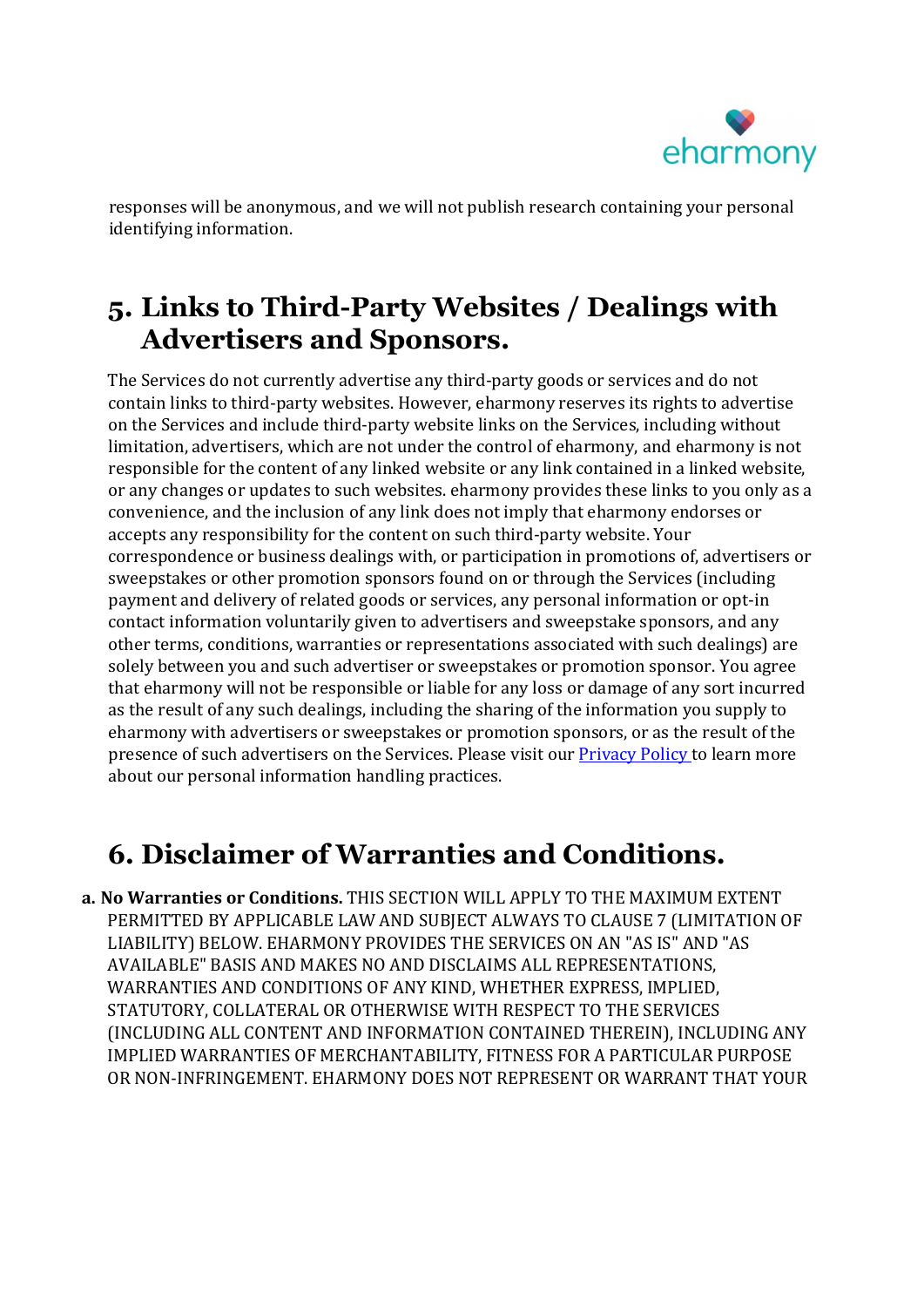

USE OF THE SERVICES WILL BE SECURE, UNINTERRUPTED, ALWAYS AVAILABLE, FREE OF ERRORS, VIRUSES, BUGS OR OTHER HARMFUL COMPONENTS, OR WILL MEET YOUR REQUIREMENTS, OR THAT ANY DEFECTS IN THE SERVICES WILL BE CORRECTED. EHARMONY DISCLAIMS LIABILITY FOR, AND NO REPRESENTATION, WARRANTY OR CONDITION IS MADE WITH RESPECT TO, THE CONNECTIVITY AND AVAILABILITY OF THE SERVICES. WITHOUT LIMITING THE FOREGOING, YOU ACKNOWLEDGE AND AGREE THAT NO SOFTWARE OR WEBSITE CAN BE ENTIRELY SECURE OR FREE OF RISK OF SECURITY BREACHES OR ATTACKS BY THIRD PARTIES, AND THAT WE MAKE NO WARRANTY OR REPRESENTATION THAT OUR SERVICES WILL BE SECURE OR FREE FROM DATA BREACHES OR CYBER ATTACKS.

- b. Third-party Content. Opinions, advice, statements, offers, or other information or content made available through the Services, but not directly by eharmony, are those of their respective authors, and should not necessarily be relied upon. Such authors are solely responsible for such content. EHARMONY DOES NOT: (i) GUARANTEE THE ACCURACY, COMPLETENESS OR USEFULNESS OF ANY INFORMATION PROVIDED ON OR ACCESSED VIA THE SERVICES, OR (ii) ADOPT, ENDORSE OR ACCEPT RESPONSIBILITY FOR THE ACCURACY OR RELIABILITY OF ANY OPINION, ADVICE, OR STATEMENT MADE BY ANY PARTY OTHER THAN EHARMONY. TO THE FULLEST EXTENT PERMITTED BY LAW, UNDER NO CIRCUMSTANCES WILL EHARMONY BE RESPONSIBLE FOR ANY LOSS OR DAMAGE RESULTING FROM ANYONE'S RELIANCE ON INFORMATION OR OTHER CONTENT POSTED ON THE SERVICES, OR TRANSMITTED TO OR BY ANY USERS.
- c. Beta Features. From time to time, eharmony may offer new "beta" features or tools with which its users may experiment on the Services. Such features or tools are offered solely for experimental purposes and without any representation, warranty or conditions of any kind, and may be modified or discontinued at eharmony's sole discretion. The provisions of this Disclaimer of Warranties and Conditions section apply with full force to such features or tools.

# 7. Limitation of Liability.

a. Limitation of Damages and Aggregate Liability. TO THE MAXIMUM EXTENT PERMITTED BY APPLICABLE LAW, IN NO EVENT WILL EHARMONY BE LIABLE FOR ANY DAMAGES WHATSOEVER, WHETHER DIRECT, INDIRECT, GENERAL, SPECIAL, COMPENSATORY, CONSEQUENTIAL, PUNITIVE, EXEMPLARY AND/OR INCIDENTAL DAMAGES ARISING OUT OF OR RELATING TO THE USE OR INABILITY TO USE THE SERVICES, INCLUDING, WITHOUT LIMITATION, DAMAGES FOR LOSS OR CORRUPTION OF DATA OR PROGRAMS, SERVICE INTERRUPTIONS AND PROCUREMENT OF SUBSTITUTE SERVICES, EVEN IF EHARMONY KNOWS OR HAS BEEN ADVISED OF THE POSSIBILITY OF SUCH DAMAGES. TO THE MAXIMUM EXTENT PERMITTED BY APPLICABLE LAW, UNDER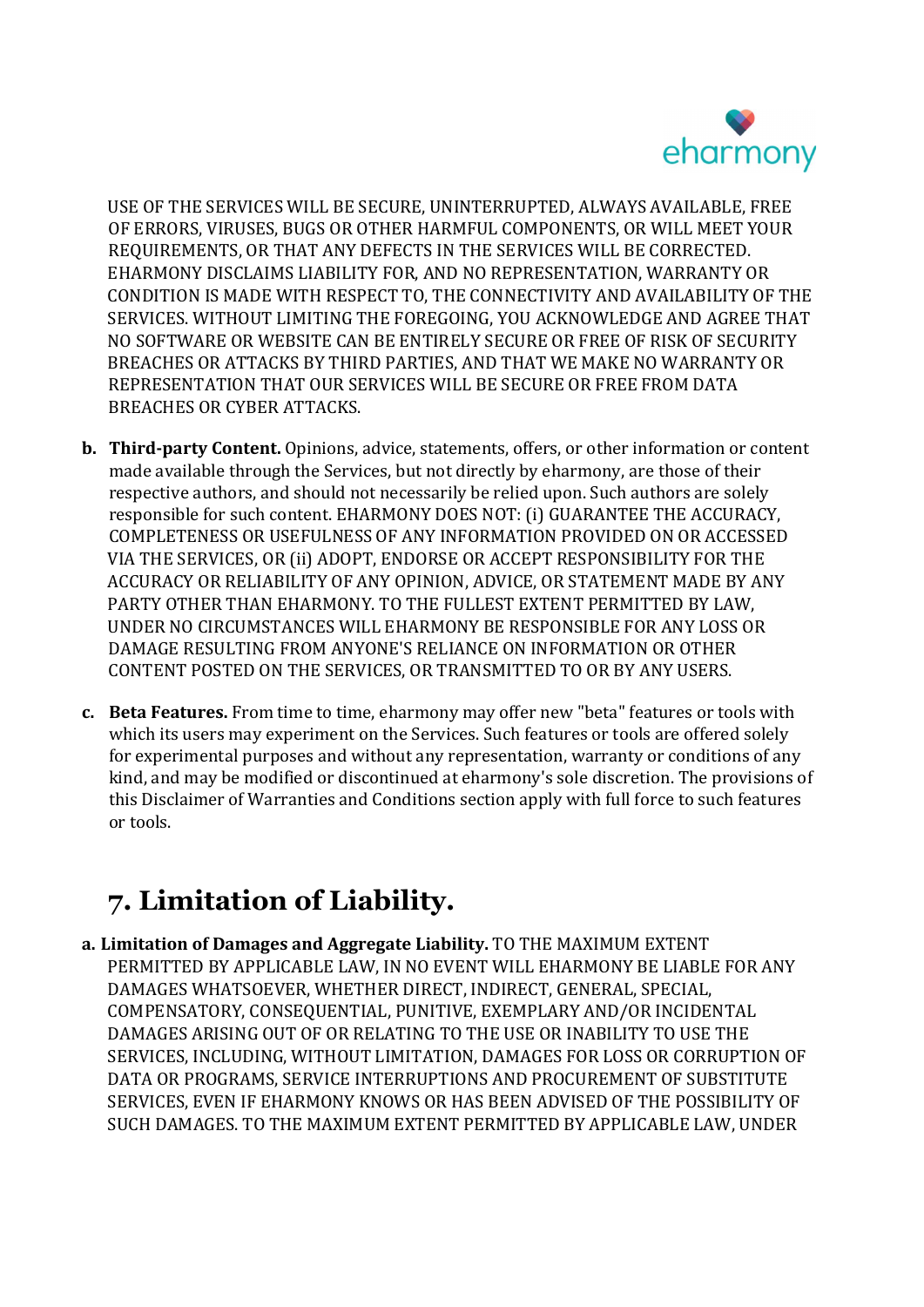

NO CIRCUMSTANCES WILL EHARMONY'S AGGREGATE LIABILITY, IN ANY FORM OF ACTION WHATSOEVER IN CONNECTION WITH THIS AGREEMENT OR THE USE OF THE SERVICES , EXCEED THE PRICE PAID BY YOU FOR YOUR ACCOUNT, OR, IF YOU HAVE NOT PAID EHARMONY FOR THE USE OF ANY SERVICES, THE AMOUNT OF USD \$25.00 OR ITS EQUIVALENT.

- b. No Liability for non-eharmony Actions. TO THE MAXIMUM EXTENT PERMITTED BY APPLICABLE LAW, IN NO EVENT WILL EHARMONY BE LIABLE FOR ANY DAMAGES WHATSOEVER, WHETHER PUNITIVE, EXEMPLARY, DIRECT, INDIRECT, GENERAL, SPECIAL, COMPENSATORY, CONSEQUENTIAL, AND/OR INCIDENTAL, ARISING OUT OF OR RELATING TO THE CONDUCT OF YOU OR ANYONE ELSE IN CONNECTION WITH THE USE OF THE SERVICES, INCLUDING WITHOUT LIMITATION, BODILY INJURY, DEATH, EMOTIONAL DISTRESS, AND/OR ANY OTHER DAMAGES RESULTING FROM COMMUNICATIONS OR MEETINGS WITH OTHER REGISTERED USERS OF THE SERVICES. THIS INCLUDES ANY CLAIMS, LOSSES OR DAMAGES ARISING FROM THE CONDUCT OF USERS WHO HAVE REGISTERED UNDER FALSE PRETENSES OR WHO ATTEMPT TO DEFRAUD OR HARM YOU.
- c. Information Verification. eharmony may but is not required to use various ways of verifying information that users have provided. However, none of those ways are perfect, and you agree that eharmony will have no liability to you arising from any incorrectly verified information.

# 8. Indemnification.

a. To the maximum extent permitted by law, you agree to indemnify, defend and hold harmless eharmony and its affiliates and/or related entities, whether direct or indirect, current, former or future, and its and their respective current, former or future officers, directors, employees, agents, successors and assigns and related third parties (each an "Indemnified Party"), for any claims, causes of action, debts, damages, losses, costs, liabilities and expenses (including reasonable attorneys' fees) relating to or arising out of any third-party claim that (a) your use of or inability to use the Services, (b) any user postings made by you, (c) your violation of any terms of this Agreement or your violation of any rights of a third-party, or (d) your violation of any applicable laws, rules or regulations, except to the extent caused by any unlawful or negligent act or omission by eharmony. eharmony reserves the right, at its own cost, to assume the exclusive defense and control of any matter otherwise subject to indemnification by you, in which event you will fully cooperate with eharmony in asserting any available defenses. An Indemnified Party may participate in the defense by counsel of its own choosing, at its own cost and expense. You shall not settle any claim that adversely affects an Indemnified Party or imposes any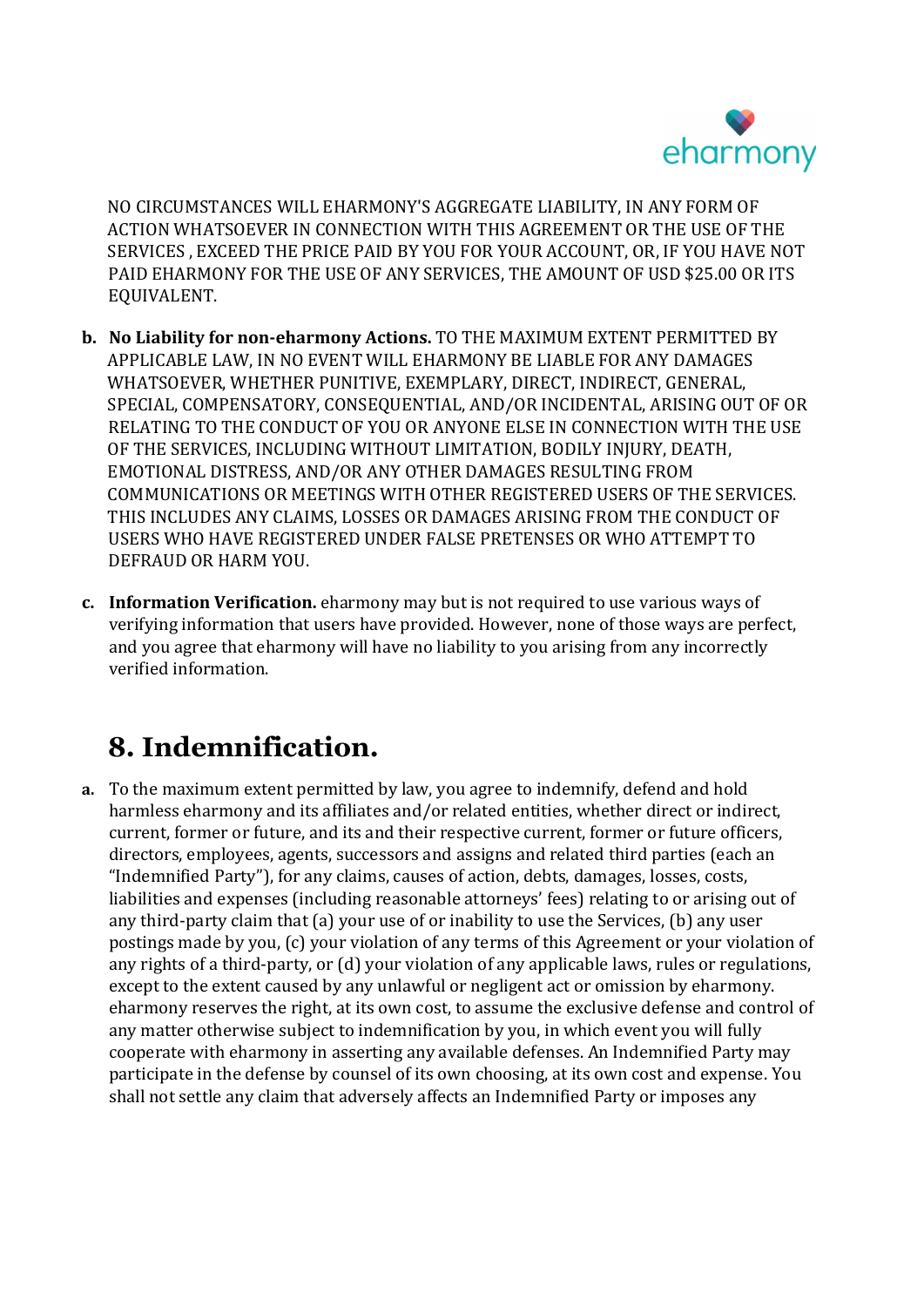

obligation or liability on an Indemnified Party without the Indemnified Party's prior written consent.

b. TO THE MAXIMUM EXTENT PERMITTED BY LAW, YOU HEREBY RELEASE EACH INDEMNIFIED PARTY FROM ALL DAMAGES (WHETHER DIRECT, INDIRECT, INCIDENTAL, CONSEQUENTIAL OR OTHERWISE), LOSSES, LIABILITIES, COSTS AND EXPENSES OF EVERY KIND AND NATURE, KNOWN AND UNKNOWN, ARISING OUT OF OR IN CONNECTION WITH DISPUTES BETWEEN YOU AND THIRD PARTIES CONCERNING THE SERVICES OR THIS AGREEMENT. IN CONNECTION WITH THE FOREGOING RELEASE, YOU HEREBY WAIVE (TO THE MAXIMUM EXTENT PERMITTED BY LAW) CALIFORNIA CIVIL CODE 1542 (AND ANY OTHER APPLICABLE LAW OR STATUTE) WHICH SUBSTANTIALLY STATES:

> "A GENERAL RELEASE DOES NOT EXTEND TO CLAIMS WHICH THE CREDITOR DOES NOT KNOW OR SUSPECT TO EXIST IN HIS OR HER FAVOR AT THE TIME OF EXECUTING THE RELEASE, WHICH IF KNOWN BY HIM OR HER MUST HAVE MATERIALLY AFFECTED HIS SETTLEMENT WITH THE DEBTOR."

# 9. Complaints / Law Enforcement Contact.

To resolve a complaint regarding the Service, you should review our Frequently Asked Questions (FAQ) by clicking on the Help link located at the bottom of any page of the eharmony Services, or email us by clicking here. Law enforcement officials may send correspondence (such as subpoenas, court orders and warrants) to eharmony to our facsimile number at +1-424-249-7285. All other correspondence sent to this facsimile number will be discarded.

## 10. Communication and Privacy.

We may use the email address associated with your account to send you messages, including notifications of important changes to the Services, special offers, or attempts to collect on an outstanding balance. Further, we may contact you by telephone in order to communicate with you regarding the Services. If you do not want to receive certain email messages or telephone calls (including at any wireless number you may have voluntarily provided us), please refer to our Privacy Policy to review your options.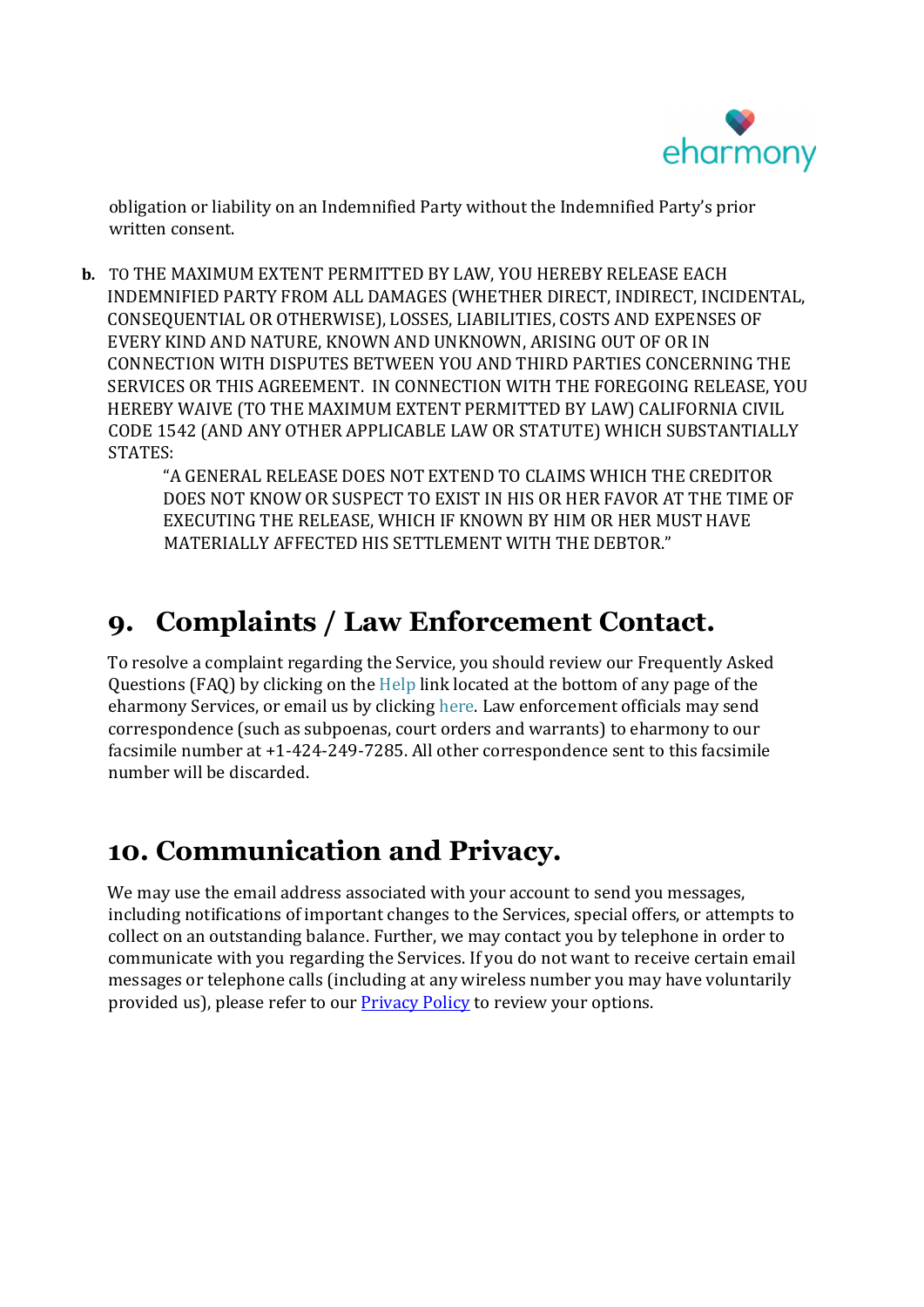

## 11. Term and Termination.

This Agreement will become effective upon your acceptance of the Agreement by your use of the Services and will remain in effect in perpetuity unless terminated hereunder.

Either you or eharmony may terminate your account at any time, for any reason or no reason, without explanation, effective upon sending written notice to the other party. eharmony reserves the right to immediately suspend or terminate your access to any of the Services, without notice, for any reason or no reason. We also reserve the right to remove your account information or data from our Services and any other records if your account and/or access to the Services is terminated. In the event your access to any of the Services is suspended due to a material breach of this Agreement, you agree that all fees then paid to eharmony by you are nonrefundable and that any outstanding fees (e.g., remaining installments) will become due and payable immediately. You may terminate your account by following the steps in the applicable section under "Cancellations" below, or by sending a notice of cancellation to: eHarmony, Inc., Attn: Cancellations, P.O. Box 241810, Los Angeles, CA 90024 USA. Following any termination of your Singles Service account due to a violation of our Agreement, eharmony, may, at our discretion or as required by law, send a notice thereof to other Registered Users which whom you have corresponded for the protection of our members.

## 12. Cancellations & Account Holds.

- a. Cancellation At Any Time With No Refund. Except as otherwise stated in this section, you may cancel your registration or subscription to any Services at any time during the term of such registration or subscription or any renewal period by: accessing Data & Settings > "Manage profile" > Amend Subscription, clicking on the cancellation link, and providing the information requested. In such case, your subscription will terminate at the end of the subscription term for which you have paid, and you will not receive any refund for any unused days of such subscription term. If you purchase a subscription on an installment payment basis (such as three-part pay), cancellation will not affect your obligation to pay the total contractual amount due on your subscription and your account, credit card, or other payment method will continue to be charged the scheduled payments until the remaining balance is paid in full.
- b. Cancellation through a Non-eharmony Service with No Refund. To cancel a membership purchased through a Non-eharmony Service, you must access your Noneharmony Service account and follow the cancellation prompts for each service. The current cancellation process for Apple requires you to access the Settings option on your iPhone, click on iTunes & App Stores, select your Apple ID, View Apple ID and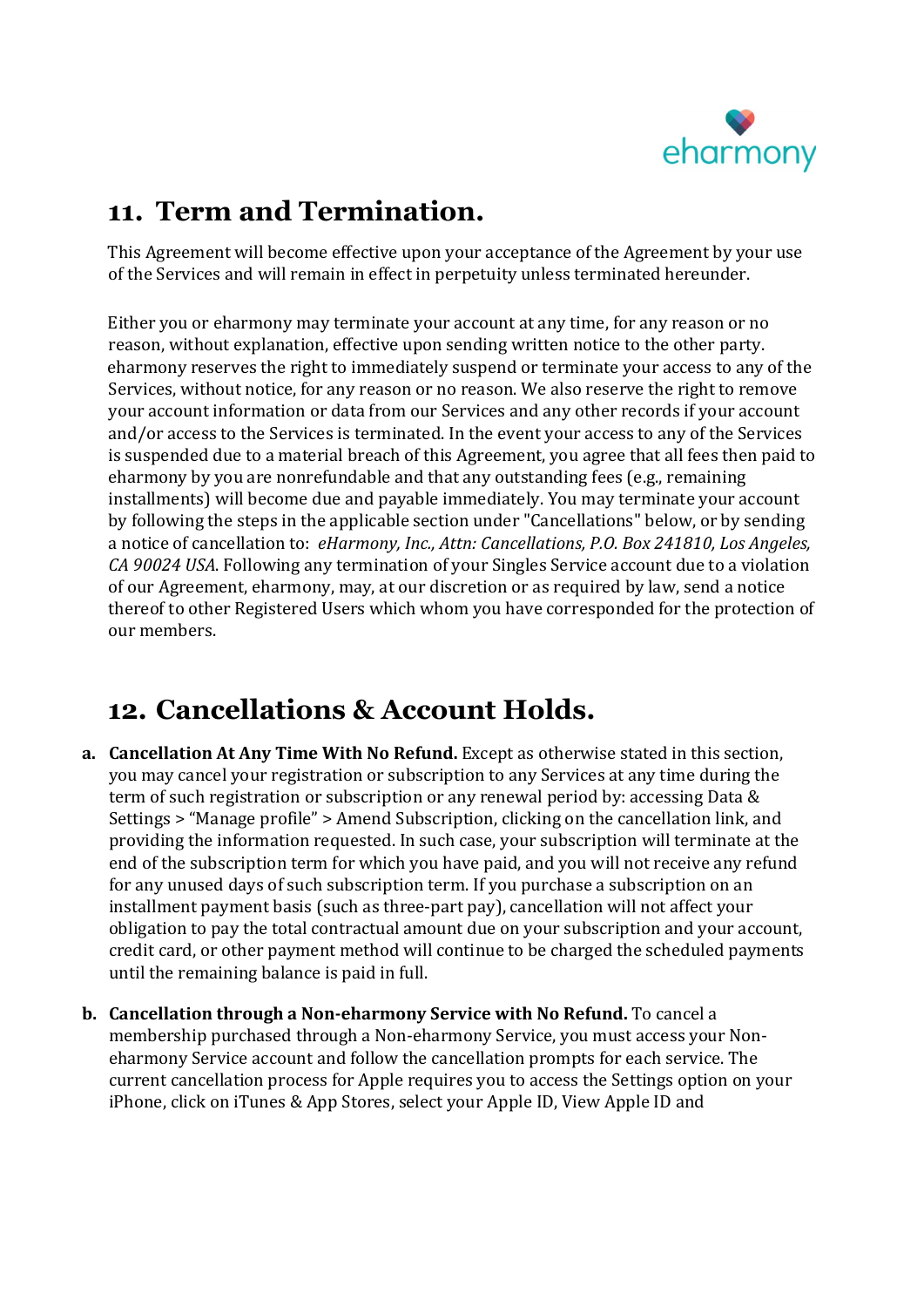

Subscriptions. You can then click on your eharmony subscription and cancel as instructed. To cancel a membership purchased through Google, the current cancellation process requires you to sign into your Google account, select "My subscriptions," select the subscription you want to cancel, click "Manage," and then "Cancel Subscription." Further instructions for cancellation are available for Apple here and for Google here. Cancellation through a Non-eharmony Service is subject to the Terms and Conditions of the Noneharmony Service.

#### State-specific terms.

#### Section 12(c) and 12(d) only apply to subscribers residing in Arizona, California, Connecticut, Illinois, Iowa, Minnesota, New York, North Carolina, Ohio, Rhode Island and Wisconsin

c. 3-Day Cancellation. Regarding the Premium Membership, you, the buyer, may cancel the Agreement, without any penalty or obligation, at any time prior to midnight of the third business day following the date of this Agreement (For a Premium Membership, the date of this Agreement shall be the day that you successfully purchased a subscription), excluding Sundays and holidays. To cancel this Agreement, you can email subscriptions@eharmony.com or mail a signed and dated notice, or telegram, which states you, the buyer, are canceling this Agreement, or words of similar effect. This mailed notice shall be sent to eHarmony, Inc., Attn: Cancellations, P.O. Box 241810, Los Angeles, CA 90024 USA. Please include the email address associated with your eharmony account in this notice. You may also communicate your desire to cancel your subscription by live chat with Customer Care. Please note, however, that live chat may not be available to all users and, due to Customer Care agents' hours, will not be available at all times. Any refunds under this 3-day cancellation policy will be made within 10 days after eharmony's receipt of your written cancellation notice.

Please note that eharmony cannot directly process refunds for purchases made through Apple via the iOS application. Please contact Apple regarding cancellation requests for subscriptions purchased through the iOS application.

- d. Cancellation As a Result of Death or Disability. If by reason of death or disability you are unable to receive the full Premium Membership for which you contracted, you or your estate may elect to be relieved of the obligation to make payments for services other than those received before death or the onset of disability, except as provided in subsection (iii).
	- i. If you have prepaid any amount for a Premium Membership, so much of the amount prepaid that is allocable to services that you have not received will be promptly refunded to you or your representative.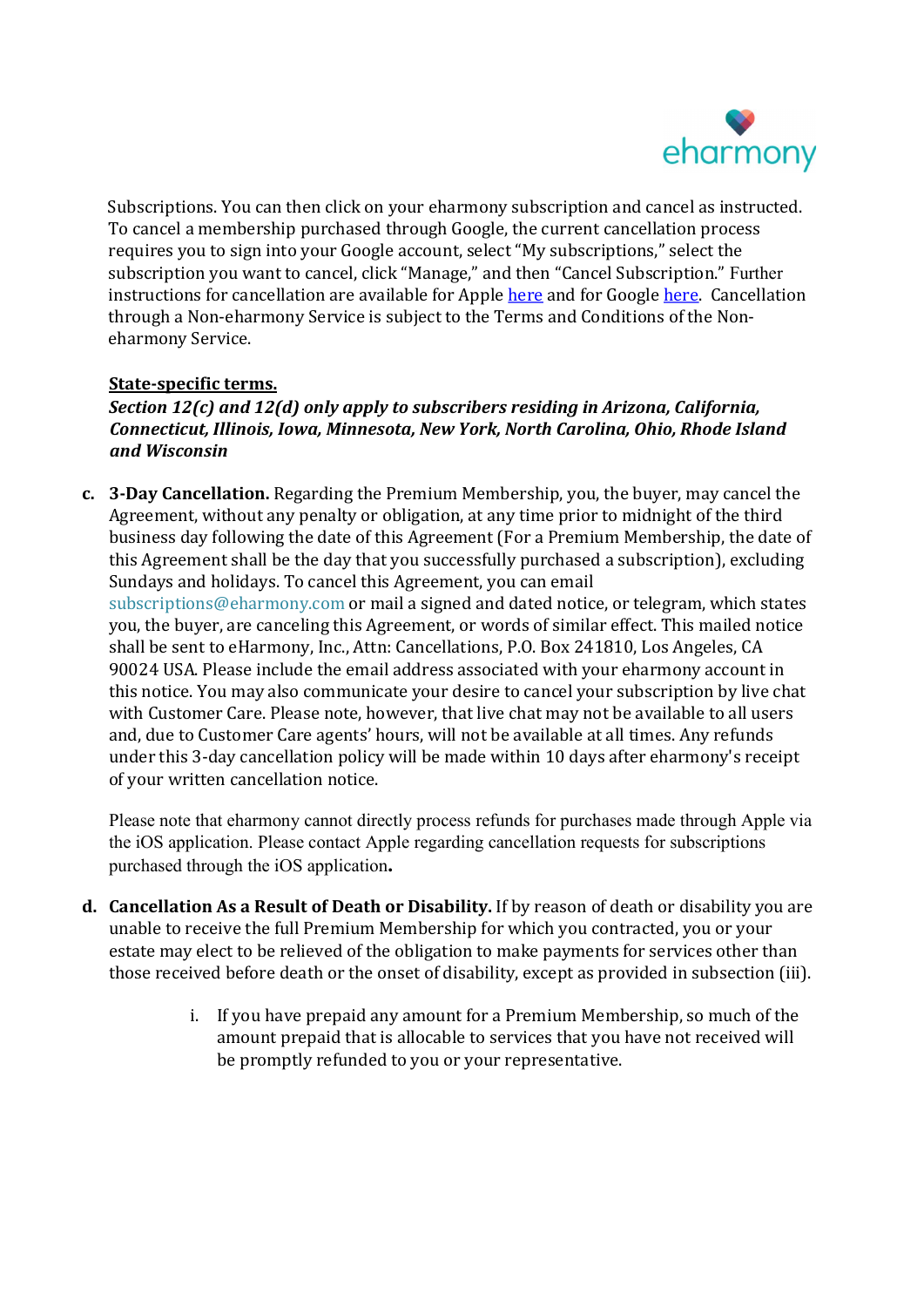

- i. "Disability" means a condition which precludes you from physically using the Premium Membership during the term of disability and the condition is verified in writing by a physician designated and remunerated by you. Written verification from the physician must be presented to eharmony.
- ii. If the physician determines that the duration of the disability will be less than six (6) months, eharmony may extend the term of the Premium Membership contract for a period of six (6) months at no additional charge to you in lieu of cancellation.

#### Section 12(e) only applies to subscribers residing in New York.

#### e. Account Holds and Other New York-specific terms:

- i. eharmony does not guarantee a certain number of matches will be delivered to you as part of a Premium Membership. You will receive all your available matches upon successful registration and completion of the Compatibility Quiz, and eharmony will continue to add additional matches as they become available during the term of your subscription.
- ii. You may pause your Premium Membership for up to one (1) year by providing written notice to eHarmony, Inc. at P.O. Box 241810, Los Angeles, CA 90024 USA or emailing support@eharmony.com.
- iii. You can review the New York Dating Services Consumer Bill of Rights here.

#### 13. \*\*RENEWALS\*\*.

IN ORDER TO PROVIDE CONTINUOUS SERVICE, EHARMONY AUTOMATICALLY RENEWS ALL PAID SUBSCRIPTIONS FOR THE SERVICES ON THE DATE SUCH SUBSCRIPTIONS EXPIRE UNLESS YOU CANCEL AT LEAST 24 HOURS BEFORE THE END OF YOUR CURRENT TERM. WE ALWAYS COMMUNICATE RENEWAL PERIODS TO YOU, BEFORE YOU FINALIZE THE PURCHASE OF YOUR SUBSCRIPTION, UPON CONFIRMATION OF PURCHASE, AND AS OTHERWISE REQUIRED IN YOUR JURISDICTION. BY ENTERING INTO THIS AGREEMENT, YOU ACKNOWLEDGE THAT YOUR ACCOUNT WILL BE SUBJECT TO THE ABOVE-DESCRIBED AUTOMATIC RENEWALS. IN CONNECTION WITH ANY RENEWAL, YOU AGREE AND AUTHORIZE US TO CHARGE YOU APPLICABLE CHARGES, INCLUDING APPLICABLE INSTALLMENT FEES, SALES OR OTHER TAXES ("RENEWAL FEES") , YOU FURTHER ACKNOWLEDGE THAT THE RENEWAL FEES ARE SUBJECT TO CHANGE AND MAY VARYBY YOUR PLACE OF RESIDENCE AT THE TIME OF SUBSCRIPTION. IN ALL CASES, IF YOU DO NOT WISH YOUR ACCOUNT TO RENEW AUTOMATICALLY, PLEASE FOLLOW THE DIRECTIONS SET OUT UNDER "CANCELLATIONS AND ACCOUNT HOLDS" SECTION ABOVE.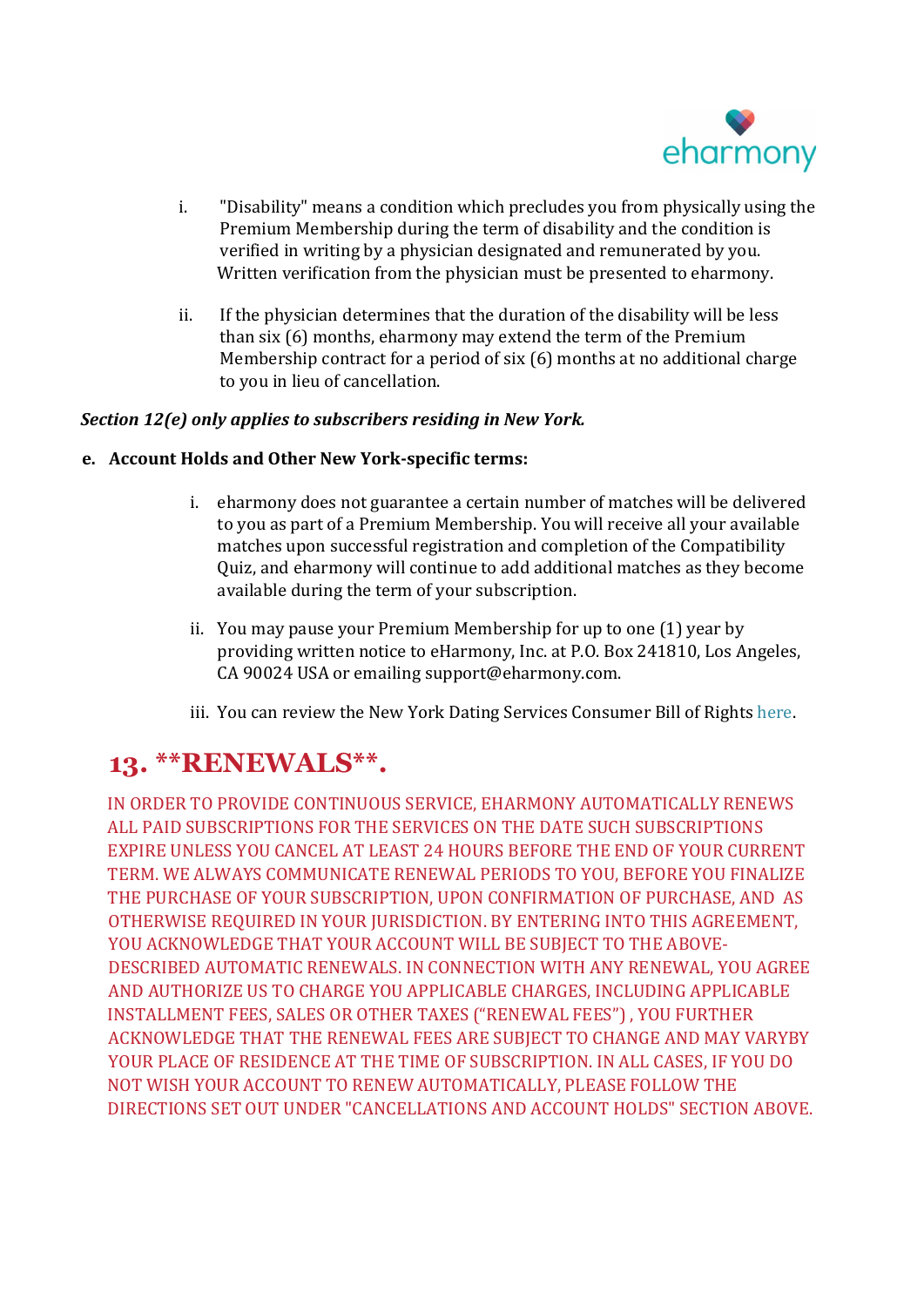

## 14. Governing Law & Venue

Unless prohibited by local law, this Agreement is governed by the laws of the State of California, without giving effect to any principles of conflicts of laws. Notwithstanding the foregoing, Section 15 of this Agreement shall be governed by the Federal Arbitration Act. Nothing in this Agreement is intended to limit a party's right to seek equitable relief at any time. If the Arbitration Agreement (as set forth in Section 15) is held to be unenforceable, you agree that any claims or disputes that you have against us must be resolved in the federal or state courts located in Los Angeles, CA to the extent permissible by applicable law. Notwithstanding the foregoing, claims appropriately brought in small claims court may be filed in any court of competent jurisdiction. For the sake of clarity, the choice of California law shall not exclude, limit or supersede a consumer's rights or remedies under mandatory consumer protection laws in the jurisdiction where the consumer resides.

## 15. Arbitration Agreement, Class Action Waiver and Jury Trial Waiver.

a. Purpose: This section 15 of the Agreement (henceforth referred to as "Arbitration Agreement") facilitates the prompt and efficient resolution of any Disputes that may arise between you and eharmony. Arbitration is a form of private Dispute (as defined below) resolution in which parties to a contract agree to submit their Disputes and potential Disputes to a neutral third person (called an arbitrator) for a binding decision, instead of having such Dispute(s) decided in a lawsuit, in court, by a judge or jury trial.

 Please read this Arbitration Agreement carefully. It provides that all Disputes between you and eharmony shall be resolved by binding arbitration. Arbitration replaces the right to go to court. In the absence of this Arbitration Agreement, you may otherwise have a right or opportunity to bring claims in a court, before a judge or jury, and/or to participate in or be represented in a case filed in court by others (including, but not limited to, class actions). Entering into this Arbitration Agreement constitutes a waiver of your right to litigate claims in court and all opportunity to be heard by a judge or jury. There is no judge or jury in arbitration, and court review of an arbitration award is limited. The arbitrator must follow this Arbitration Agreement and can award the same damages and relief as a court (including attorney's fees, if otherwise authorized by applicable law).

 For the purpose of this Arbitration Agreement, "eharmony" means eHarmony, Inc. and its parents, subsidiaries, and affiliated companies, and each of their respective officers, directors, employees, and agents. The term "Dispute" means any dispute, claim, or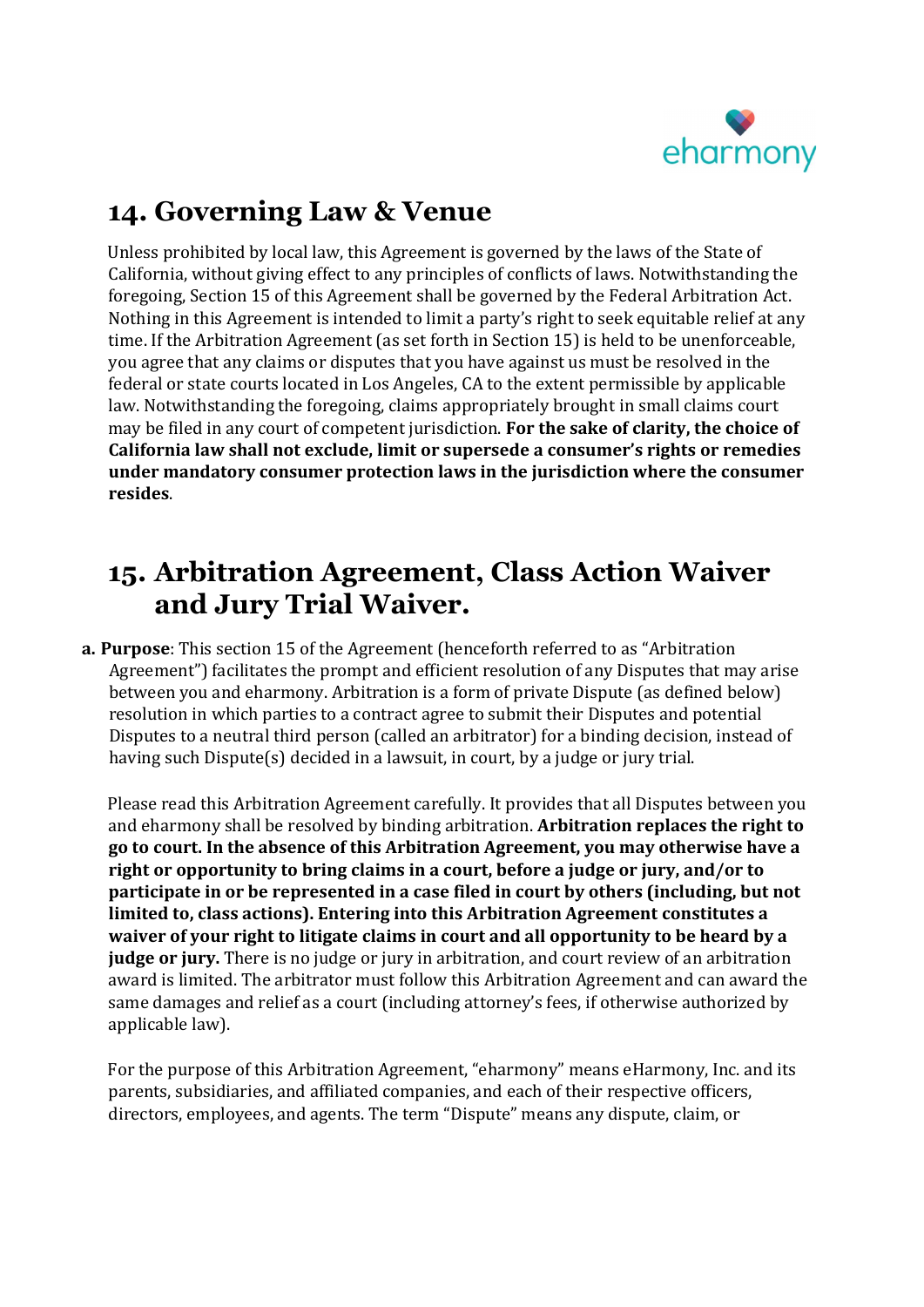

controversy between you and eharmony regarding any aspect of your relationship with eharmony, whether based in contract, statute, regulation, ordinance, tort (including, but not limited to, fraud, misrepresentation, fraudulent inducement, negligence, gross negligence or reckless behavior), or any other legal or equitable theory, and includes the validity, enforceability or scope of this Arbitration Agreement (with the exception of the enforceability of the Class Action Waiver in this Arbitration Agreement). "Dispute" is to be given the broadest possible meaning that will be enforced.

 YOU AND EHARMONY EACH AGREE THAT, EXCEPT AS PROVIDED BELOW, ANY AND ALL DISPUTES, AS DEFINED ABOVE, WHETHER PRESENTLY IN EXISTENCE OR BASED ON ACTS OR OMISSIONS IN THE PAST OR IN THE FUTURE, WILL BE RESOLVED EXCLUSIVELY AND FINALLY BY BINDING ARBITRATION RATHER THAN IN COURT IN ACCORDANCE WITH THIS ARBITRATION AGREEMENT.

- b. Pre-Arbitration Dispute Resolution: For all Disputes you must first give eharmony an opportunity to resolve the Dispute. You must commence this process by mailing written notification to P.O. Box 241810, Los Angeles, CA 90024 USA. That written notification must include (1) your name, (2) your address, (3) a written description of the Dispute, and (4) a description of the specific relief you seek. If eharmony does not resolve the Dispute to your satisfaction within 45 days after it receives your written notification, you may pursue your Dispute in arbitration.
- c. Arbitration Procedures: If this Arbitration Agreement applies and the Dispute is not resolved as provided above ("Pre-Arbitration Claim Resolution") either you or eharmony may initiate arbitration proceedings. The American Arbitration Association ("AAA"), www.adr.org will arbitrate all Disputes, and the arbitration will be conducted before a single arbitrator. The arbitration shall be commenced as an individual arbitration, and shall in no event be commenced as a representative or class arbitration. All issues shall be for the arbitrator to decide, including the scope of this Arbitration Agreement.

 For arbitration before the AAA, for Disputes of less than \$75,000 USD, the AAA's Consumer Arbitration Rules will apply; for Disputes involving \$75,000 USD or more, the AAA's Commercial Arbitration Rules will apply. In either instance, the AAA's Optional Rules For Emergency Measures Of Protection shall apply. The AAA rules are available at www.adr.org or by calling 1-800-778-7879. This Arbitration Agreement governs in the event it conflicts with the applicable arbitration rules. Under no circumstances will class action procedures or rules apply to the arbitration.

 Because your contract with eharmony, the Agreement, and this Arbitration Agreement concern interstate commerce, the Federal Arbitration Act ("FAA") governs the arbitrability of all Disputes. However, the arbitrator will apply applicable substantive law consistent with the FAA and the applicable statute of limitations or condition precedent to suit.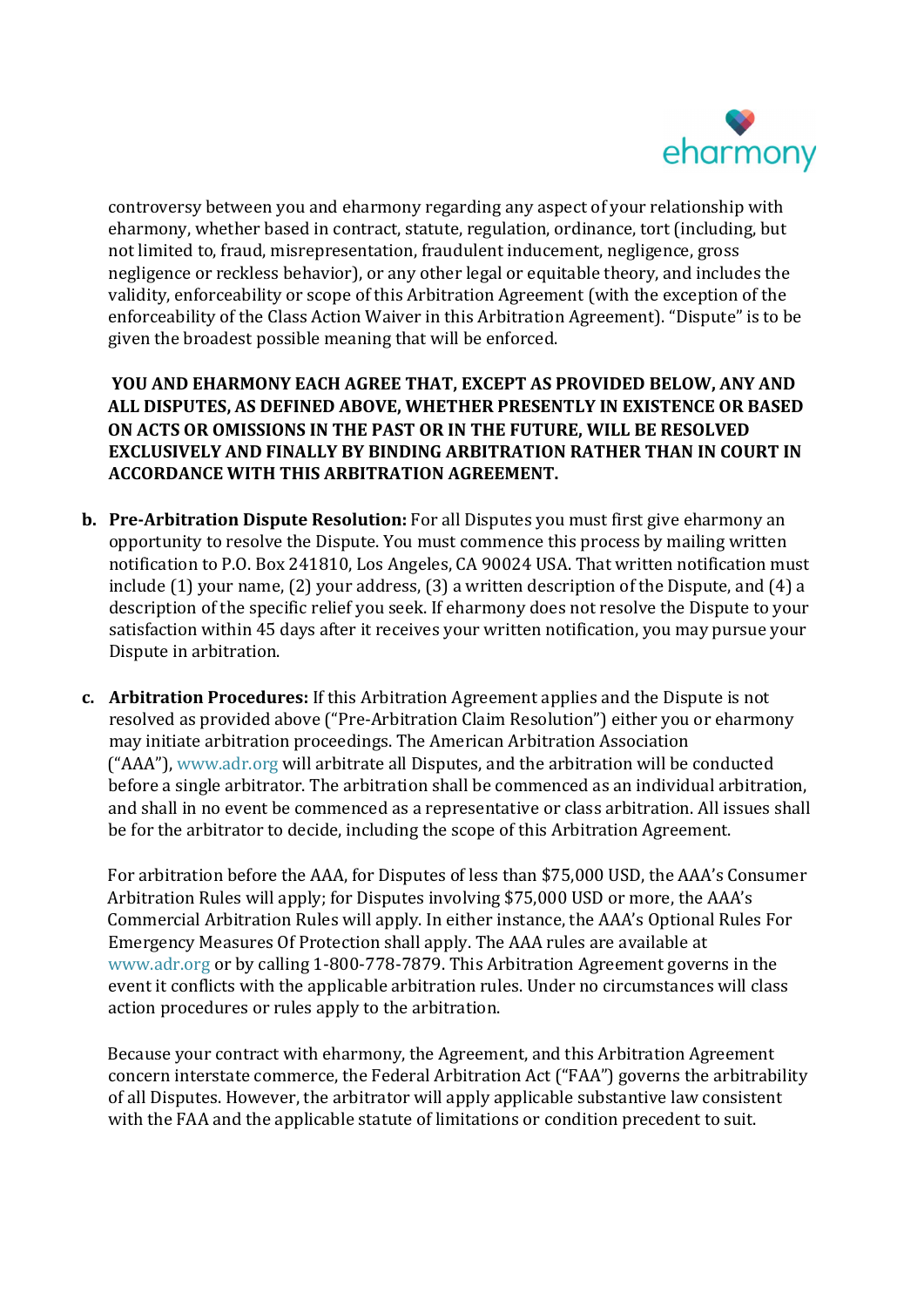

- d. Arbitration Award: The arbitrator may award on an individual basis any relief that would be available pursuant to applicable law, and will not have the power to award relief to, against or for the benefit of any person who is not a party to the proceeding. The arbitrator shall make any award in writing but need not provide a statement of reasons unless requested by a party. Such award by the arbitrator will be final and binding on the parties, except for any right of appeal provided by the FAA, and may be entered in any court having jurisdiction over the parties for purposes of enforcement.
- e. Location of Arbitration: You may initiate arbitration in Los Angeles, CA, via written submissions, in the federal judicial district that includes your address that you provide in your written notification of Pre-Arbitration Dispute Resolution, or in another location mutually agreed to by the parties.
- f. Payment of Arbitration Fees and Costs: Absent a finding that your demand is frivolous, brought for an improper purpose, or malicious as set forth by the standards of Federal Rule of Civil Procedure 11(b), eharmony will pay all arbitration filing fees and arbitrator's costs and expenses upon your written request given prior to the commencement of the arbitration. You are responsible for all additional fees and costs that you incur in the arbitration, including, but not limited to, attorneys or expert witnesses. Fees and costs may be awarded as provided pursuant to applicable law. In addition to any rights to recover fees and costs under applicable law, if you provide notice and negotiate in good faith with eharmony as provided in the section above titled "Pre-Arbitration Dispute Resolution" and the arbitrator concludes that you are the prevailing party in the arbitration, you will be entitled to recover from eharmony your actual and reasonable attorney's fees and costs as determined by the arbitrator.
- g. Class Action Waiver: The parties agree that the arbitrator may not consolidate more than one person's claims, and may not otherwise preside over any form of a class or representative proceeding or claims (such as a class action, representative action, consolidated action or private attorney general action) unless both you and eharmony specifically agree in writing to do so following initiation of the arbitration. Neither you, nor any other Registered Member of eharmony and/or user of eharmony services, can be a class representative, class member, or otherwise participate in a class, representative, consolidated or private attorney general proceeding.
- h. Limitation of Procedural Rights: You understand and agree that, by entering into this Arbitration Agreement, you and eharmony are each agreeing to arbitration instead of the right to a trial before a judge or jury in a public court. In the absence of this Arbitration Agreement, you and eharmony might otherwise have had a right or opportunity to bring Disputes in a court, before a judge or jury, and/or to participate or be represented in a case filed in court by others (including class actions). You give up those rights. Other rights that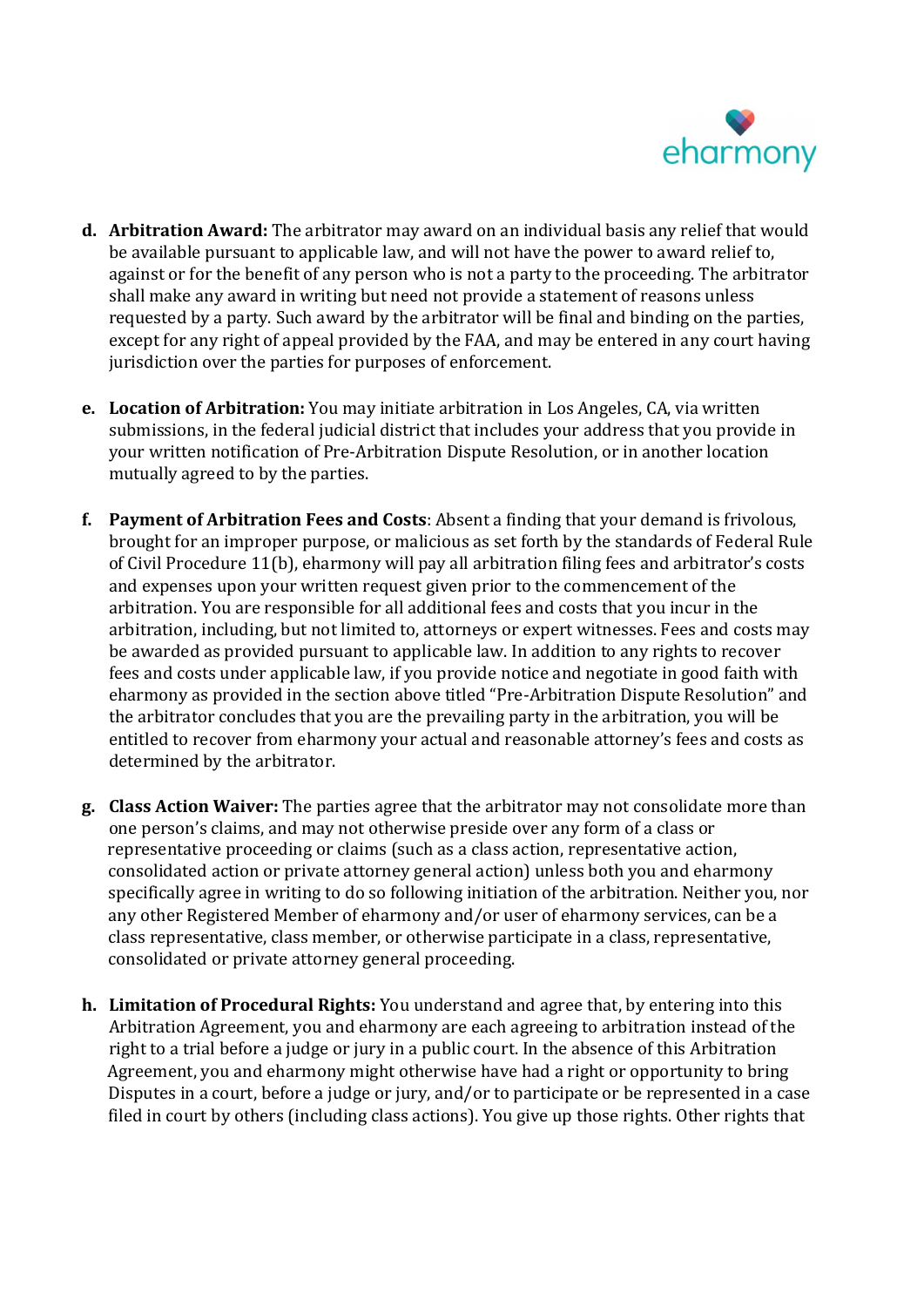

you would have if you went to court, such as the right to appeal and to certain types of discovery, may be more limited in arbitration. The right to appellate review of an arbitrator's decision is much more limited than in court, and in general an arbitrator's decision may not be appealed for errors of fact or law.

- i. Severability: If any clause within this Arbitration Agreement (other than the Class Action Waiver clause above) is found to be illegal or unenforceable, that clause will be severed from this Arbitration Agreement, and the remainder of this Arbitration Agreement will be given full force and effect. If the Class Action Waiver clause is found to be illegal or unenforceable, then this entire Arbitration Agreement will be unenforceable, and the Dispute will be decided by a court.
- j. Continuation: This Arbitration Agreement shall survive the termination of your contract with eharmony and your use of eharmony Services.

### 16. General Provisions.

- a. Right to Seek Injunction. Violation of this Agreement may cause eharmony irreparable harm, and therefore agree that eharmony will be entitled to seek extraordinary relief in court, including but not limited to temporary restraining orders, preliminary injunctions and permanent injunctions without the necessity of posting a bond or other security, in addition to and without prejudice to any other rights or remedies that eharmony may have for a breach of this Agreement.
- b. Miscellaneous. This Agreement, which you accept upon registration for the Services, the Privacy Policy located on the Services, and any applicable payment, renewal, additional Services terms, comprise the entire agreement between you and eharmony regarding the use of this Service, superseding any prior agreements between you and eharmony related to your use of the Services (including, but not limited to, any prior versions of this Agreement). The FAQ's found on the Services are for informational purposes only and are not deemed to be part of this Agreement. Unless otherwise explicitly stated, the Agreement will survive termination of your registration to the Services. The failure of eharmony to exercise or enforce any right or provision of this Agreement does not constitute a waiver of such right or provision. If any provision of this Agreement is held invalid, the remainder of this Agreement will continue in full force and effect. The section titles in this Agreement are for convenience only and have no legal or contractual effect.